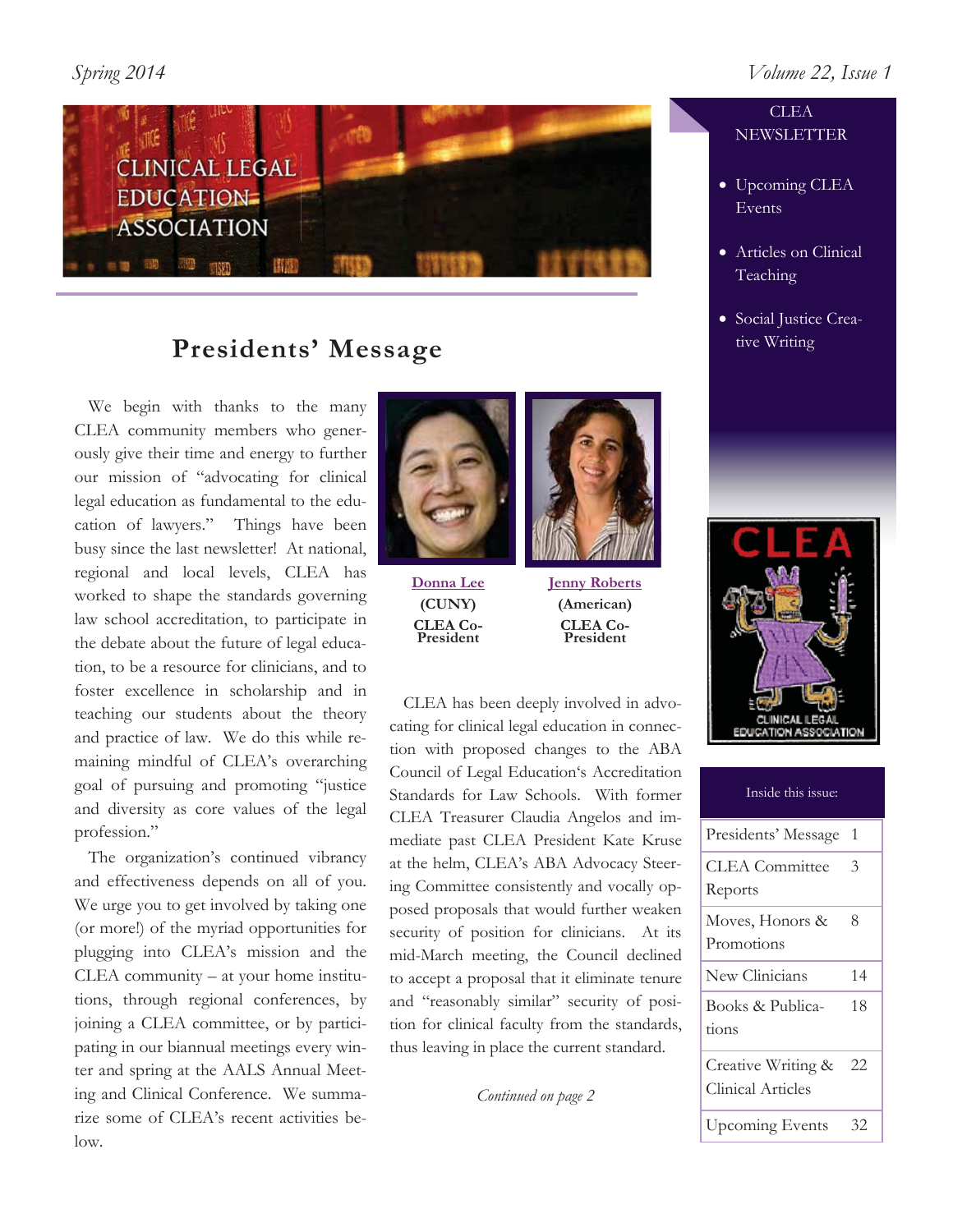#### **Presidents' Message, continued.**

Although far from perfect, the current standard 405(c), which provides some protection for clinical faculty, survived. CLEA was also partially successful with its proposal that accreditation standards require students to complete a minimum of fifteen credits of experiential education. Our proposal would have brought legal education more in line with the practice-based and clinical educational requirements in other professional schools, such as medicine, dentistry, architecture, nursing, and social work. Ultimately, the Council adopted a recommendation to increase the current requirement from at least one credit to at least six credits of experiential education.

 The third, critical action that the Council took was to proceed with a notice and comment period on the recommendation that law students be able to receive both credit and employer pay for law school externships. Hopefully, you have already seen the petition circulated by CLEA's Externship Committee opposing this proposed change. Our opposition is based in part on the conflicting goals of paid employment versus educational experience, as well as the likely loss of strong law school faculty oversight of field supervisors. The ABA Standards Review Committee will be meeting at the end of April to consider this issue, and the Council will be meeting in early June. The full ABA House of Delegates will convene in August to vote for approval or remand on all of these proposals. Although the House of Delegates can remand proposed standards back to the Council, the House cannot make amendments, and after two remands, the Council is given full authority to act. There is still much work to be done, so please stay tuned.

 CLEA committees have also continued to work on internal projects, such as improving our website functionality and implementing an on-line election process. As a shout out to our technologically savvy colleagues, please consider this a standing invitation to join CLEA's membership committee, which has been particularly tasked with working on these issues. By way of external projects, CLEA has sought to foster communication with our membership through regional conferences. CLEA representatives shared information and sought input from our broader community by participating in the Southern Regional Clinical Conference at the University of Arkansas at Fayetteville in August 2013, and at the Midwest Clinical Conference at University of St. Thomas in Minneapolis in November 2013.

 CLEA has been collaborating with other organizations and participating in other fora as well. We joined with the Society of American Law Teachers ("SALT") to oppose a proposal before the ABA Standards Review Committee to raise bar pass standards. We expressed our concern about the absence of any evidence-based examination of the likely impact that the proposed changes would have on racial and ethnic diversity in the legal profession. We additionally counseled against premature action that appeared likely to have an unintended, negative impact on diversity. In another venue, CLEA's Best Practices Committee presented "Building on Best Practices: Establishing the Experiential Continuum in Legal Education" at the Clinical Theory Workshop at New York Law School in February 2014.

 As this brief summary illustrates, our clinical community is busy. We are generating new ideas; engaging in worthwhile local, regional, national, and international advocacy efforts; trying new, innovative teaching techniques; expanding the theory and scholarly literature about a wide range of topics; and also having our share of fun! Please join us to debate, celebrate, and strategize at our next gatherings in Chicago. CLEA will hold a membership meeting on Tuesday, April 29, 2014, from 5:15 – 6:15pm in Salon 3, located on the Third Floor of the Palmer House Hilton Hotel. Our board meeting, to which all are welcome, will be from 7:45 – 8:45am at the Notre Dame Law in Chicago space at 224 S. Michigan, Suite 250 (thanks to Bob Jones and Notre Dame Law School for hosting and providing breakfast).

**CLEA Events in Chicago CLEA's Membership Meeting, April 29, 2014 5:15—6:15 pm in Salon 3 Palmer House Hilton CLEA Board Meeting, April 28, 2014 7:45—8:45 am at Notre Dame Law in Chicago 224 S. Michigan Ave., Suite 250 All are welcome to attend!**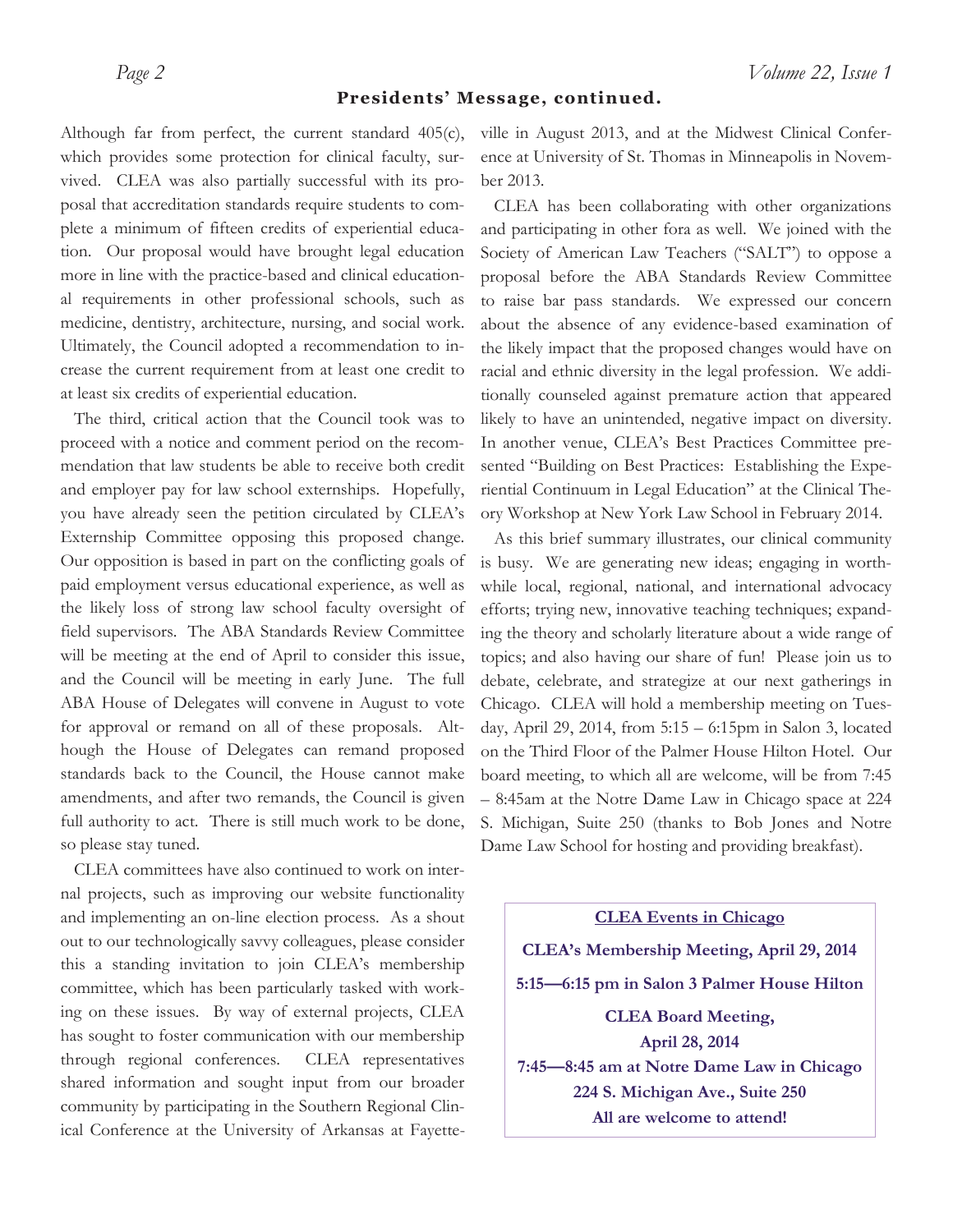

### **ABA Advocacy Update**

The Council for the ABA Section on Legal Education and Admissions to the Bar is nearing the conclusion of its



five-year comprehen-Claudia Angelos sive review of the

Kate Kruse (Hamline)

standards for accrediting law schools. In a meeting on March 14 and 15, 2014, the Council reached important decisions about several of the standards that have been of particular concern to clinicians, and about which CLEA has submitted numerous comments over the years.

(NYU)

#### **Security of Position**

 Perhaps most importantly, the Council rejected two alternative proposals to change the language of Standard 405, leaving the current standard in place. Current Standard 405(c) specifically addresses the security of position of clinical faculty and requires that law schools must "afford to full-time clinical faculty members a form of security of position reasonably similar to tenure." Interpretations of this standard explain that a form of security of position reasonably similar to tenure "includes a separate tenure track or a program of renewable long-term contracts," which must be "at least a five-year contract that is presumptively renewable or other arrangement sufficient to ensure academic freedom."

 The Council had sent out for notice and comment two proposed alternatives, each of which would have eliminated specific references to tenure, or any other form of security of position, and instead required that law schools maintain conditions "sufficient to attract and retain a competent faculty." These proposed alternatives came under a barrage of criticism from individuals and groups concerned about the elimination of tenure in law schools at a time when law faculty members were particularly vulnerable to attack. As several key Council members noted in voting down these alternatives, the notice and comment period

**2014 CLEA Executive Committee** 

Donna H. Lee (CUNY), Co-President Jenny Roberts (American), Co-President Janet T. Jackson (Washburn), Co-Vice-President Mary Lynch (Albany), Co-Vice-President Maritza Karmely (Suffolk), Secretary Praveen Kosuri (UPenn), Treasurer

Kate Kruse (Hamline), Immediate Past President

# http://www.cleaweb.org/Default.aspx? pageId=1248249

#### **2014 CLEA Board of Directors**

| Cynthia Batt                         | Tamar Birckhead            |  |
|--------------------------------------|----------------------------|--|
| Lisa Bliss                           | Martina Cartwright         |  |
| Patience Crowder                     | Evelyn Cruz                |  |
| Anju Gupta                           | D'Iorah Hughes             |  |
| C. Benjie Louis                      | Karla McKanders            |  |
| <b>Binny Miller</b>                  | Perry Moriearty            |  |
| Jeff Pokorak                         | <b>Beth Schwartz</b>       |  |
| lan Weinstein                        | <b>Executive Committee</b> |  |
| http://www.cleaweb.org/Default.aspx? |                            |  |
| $page1d = 1250262$                   |                            |  |

had provoked a wide variety of responses explaining the importance of a tenure system to provide the protection law faculty need to take controversial stands on politically charged issues, while no one had come forward to defend the need to eliminate tenure.

 Standard 405 is not perfect, and several Council members noted that it creates hierarchies among faculty members, separating doctrinal, clinical, and legal writing faculty into different categories. Others noted that due to a history of poor enforcement decisions by the Accreditation Committee, the Standard does not provide as much protection for tenure or security of position.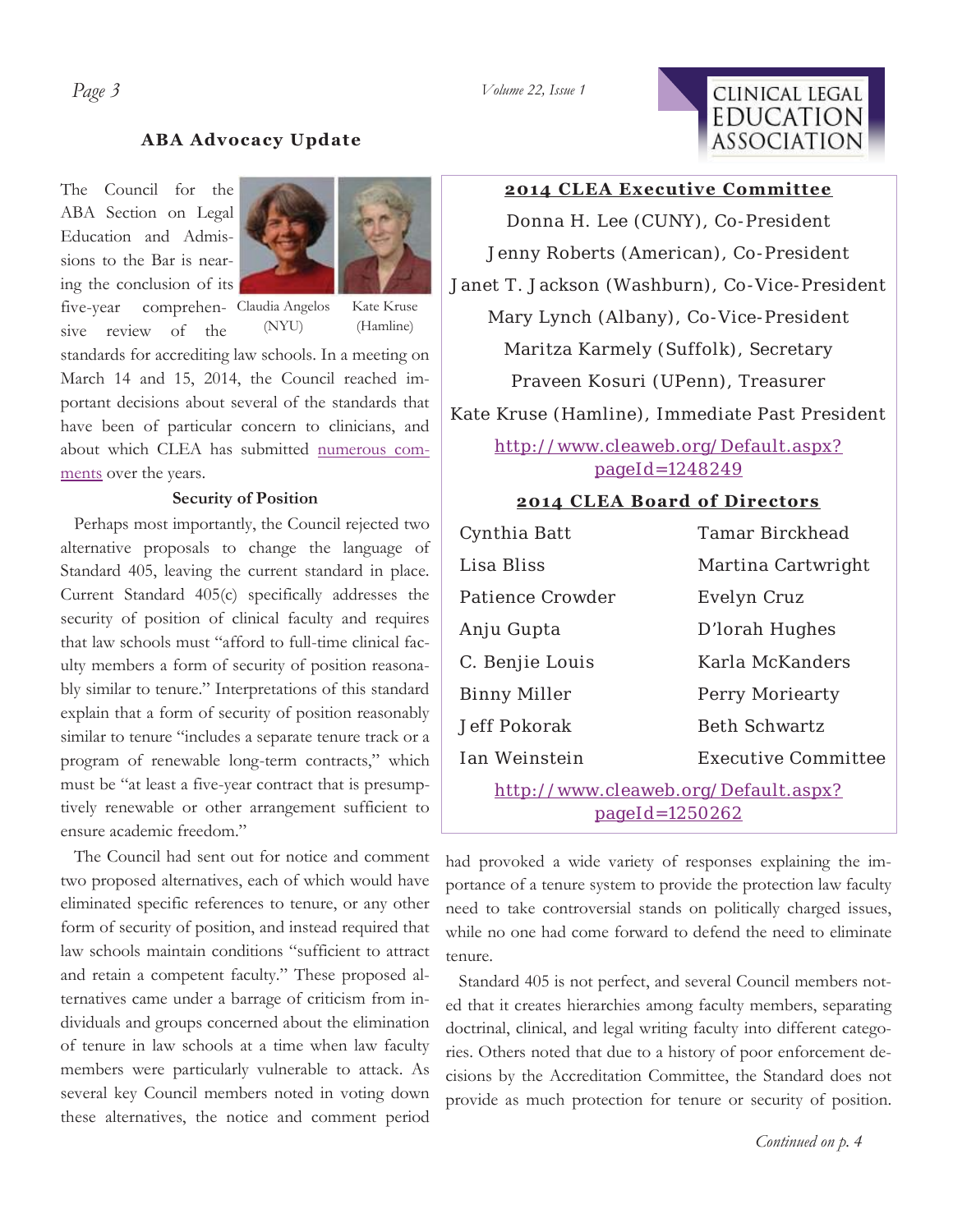

#### **ABA Advocacy Committee Report, continued.**

However, inequity and lax enforcement aside, Standard 405 has provided many schools with an impetus to integrate clinical professors more fully into their faculties, and in times of budget instability, clinicians can feel relieved that it will remain on the books.

#### **Professional Skills**

 By far the most sweeping changes to the ABA Standards come in the area of the law school curriculum, where the ABA has significantly strengthened its existing requirement for instruction in professional skills. The current standard mandates that every student receive "substantial instruction" in "other professional skills generally regarded as necessary for effective and responsible participation in the legal profession." Schools have a lot of flexibility in how they deliver this instruction and can fulfill this requirement by providing a minimum of one credit's worth of professional skills instruction to every student. In early drafts of its revisions, the ABA proposed strengthening the professional skills instruction requirement by mandating that the instruction occur in experiential courses totaling at least three credits.

In July 2013, CLEA petitioned the ABA to raise the number of required skills credits to fifteen and to include at least one real practice course (clinic or externship) in that total.

 CLEA's petition cited comparisons between the practical training required in other professions, arguing that law lagged far behind. The ABA first responded by raising the number of required credits to six, and later sent both a 6-credit and a 15 credit professional skills requirement out for notice and comment. After receiving responses, the ABA settled on a 6-credit requirement. However, there was significant support from the practicing lawyers on the Council for the more robust 15-credit requirement. In particular, the ABA Young Lawyer Division came out in support of a 15-credit requirement, explaining that once out in practice, young lawyers realize the benefits of practice-based education and wished their schools had been compelled to provide more of it.

#### **Changes to Externship Standard**

 Of particular interest to the externship community, the ABA has made some important changes to Standard 305, which governs academic credit for study outside the classroom. The current standard requires site visits (or their equivalent) and opportunities for contemporaneous reflection for all field placements of 4 or more credits. The changes approved by the ABA Council would lower that threshold to 3 credits, bringing a wider range of externship placements and courses within the scope of heightened attention and scrutiny by law schools. At the same time, the language specifically referring to a "site visit" has been replaced by a requirement of "regular contact between the faculty advisor or law school administrator and the site supervisor to assure the quality of the student educational experience."

 In one of the few issues that remain unresolved, the ABA has sent out for notice and comment a proposal to delete an interpretation that prohibits schools from granting credit for placements for which students receive compensation. The ABA is gathering written comments and will hold an open hearing on this provision on April 25, 2014 and the Council is expected to take it up at their meeting on June 6-7, 2014, in Cleveland.

#### **What's Next?**

 Before these changes go into effect, they need to go before the ABA House of Delegates, which will meet in Boston on August 8-10, 2014. The House of Delegates may either approve the changes that have been proposed by the ABA Council or remand them; however, the House of Delegates does not have the power to amend the language. If the ABA House of Delegates approves the changes to the ABA Standards, most of them will go into effect immediately. However, some of the changes to the curriculum, including the implementation of the 6-credit experiential education requirement, will go into effect three years after enactment. In the interim, schools can elect to be evaluated under the existing standard or the new standard.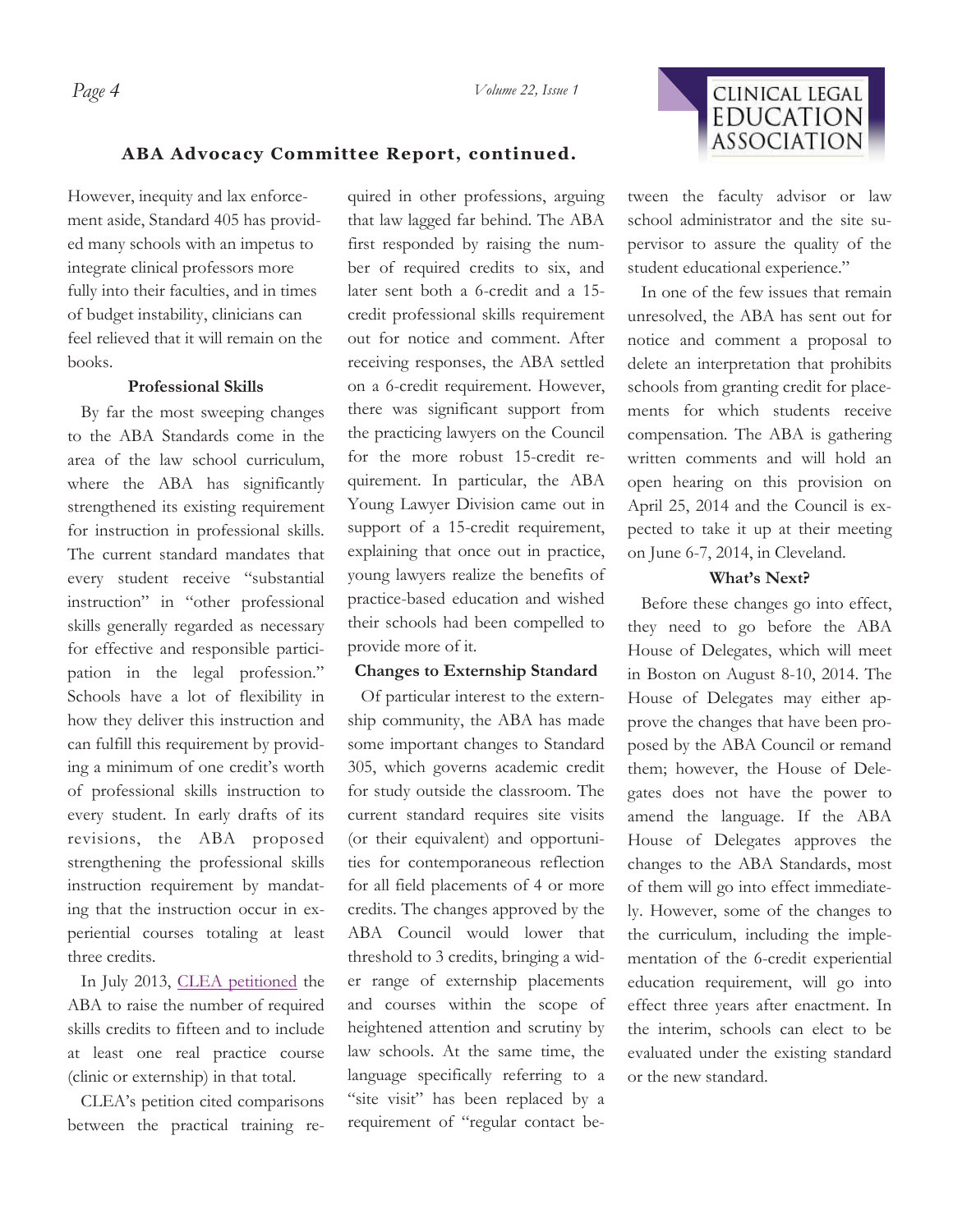# **CLEA Report from Best Practices Implementation Committee**

A new book, tentatively titled, "Building on Best Practices: Legal Education in a Modern World," is underway. It will be published sometime in 2015 by LexisNexis Publishing. The ebook will be made available free of charge to anyone who requests a copy. A limited number of hardcopy versions will also be printed. This book is the result of several years of effort by the Best Practices Implementation Committee, Chaired by Carrie Kaas of Quinnipiac University and Lisa Bliss of Georgia State University. The new

book will include new topics such as integration of experiential learning, interdisciplinary education, integrative and comprehensive law, and more. It will also update topics addressed in Best Practices for Legal Education based on changes since its publication in 2007. The book is being edited by Deborah Maranville, Lisa Bliss, Carrie Kaas and Antoinette Sedillo Lopez. More than 35 authors and reviewers have contributed to this project. Stay tuned for more details about the publication.

### **Notes from the New Clinicians Committee**



Benjie Louis (Albany)



Beth Schwartz (Fordham)

Committee offered a "New Clinicians Track" at the Externships 7 Conference, recently held (February 27-March 2, 2014) in Denver, Colorado, with program sessions specifically designed for those new to

CLEA's New Clinicians

field placement programs. The members of the

Planning Committee for the New Clinicians Track at Externships 7 included full time clinical

faculty, one part time adjunct faculty member, and one externship program administrator. They were: Professor Daniel Schaffzin (Assistant Professor of Law and Director of Experiential Learning, University of Memphis Cecil C. Humphreys School of Law); Honorable Robert McGahey (Judge, Second Judicial District, Denver, Colorado, and Ad-

junct Professor of Law, University of Denver Sturm College of Law); Esther Park (Director of Externships and Lecturer, University of Washington School of Law); and Professors Beth Schwartz (Fordham Law School) and Benjie Louis (Albany Law School), Co-Chairs of CLEA's New Clinicians Committee. Four separate workshops were developed for the New Clinicians Track. Themes included: the role of field placement programs in legal education; "hot topics" in externships; opportunities and challenges of managing relationships with field placement supervisors; strategic program direction and design; and models for the seminar component of a field placement course.

 By all accounts, the sessions were extremely well received. The chance to assist new participants in navigating the world of clinical legal education is always inspiring and enjoyable.





Lisa Radtke Bliss (Georgia State)



Debbie Maranville (Univ. Washington)

Carolyn Kaas (Quinnipiac)



Antoinette Sedillo-Lopez (New Mexico)

PDF of full book at Best Practices for Legal **Education** 

## **CLEA Conference Committee Report**

The CLEA Conference Committee serves as a resource and support to regional conferences. The Committee approved grants of \$500 each to five conferences in 2013: the Northern California Clinical Conference, the Southern Regional Clinical Conference, the Externship 7 Conference, the Midwest Clinical Conference, and the Symposium on Clinical Legal Education at the University of Caen in Basse-Normandie, France. The Committee also drafted new conference grant guidelines, which will soon be posted on the CLEA website. Claudia Angelos and Bob Kuehn made plenary presentations at three of these on behalf of CLEA's Advocacy Committee to keep our membership up to date on regulatory activi-

ty at the ABA and in state bar admissions.

Janet Thomas Jackson (Washburn), Chair



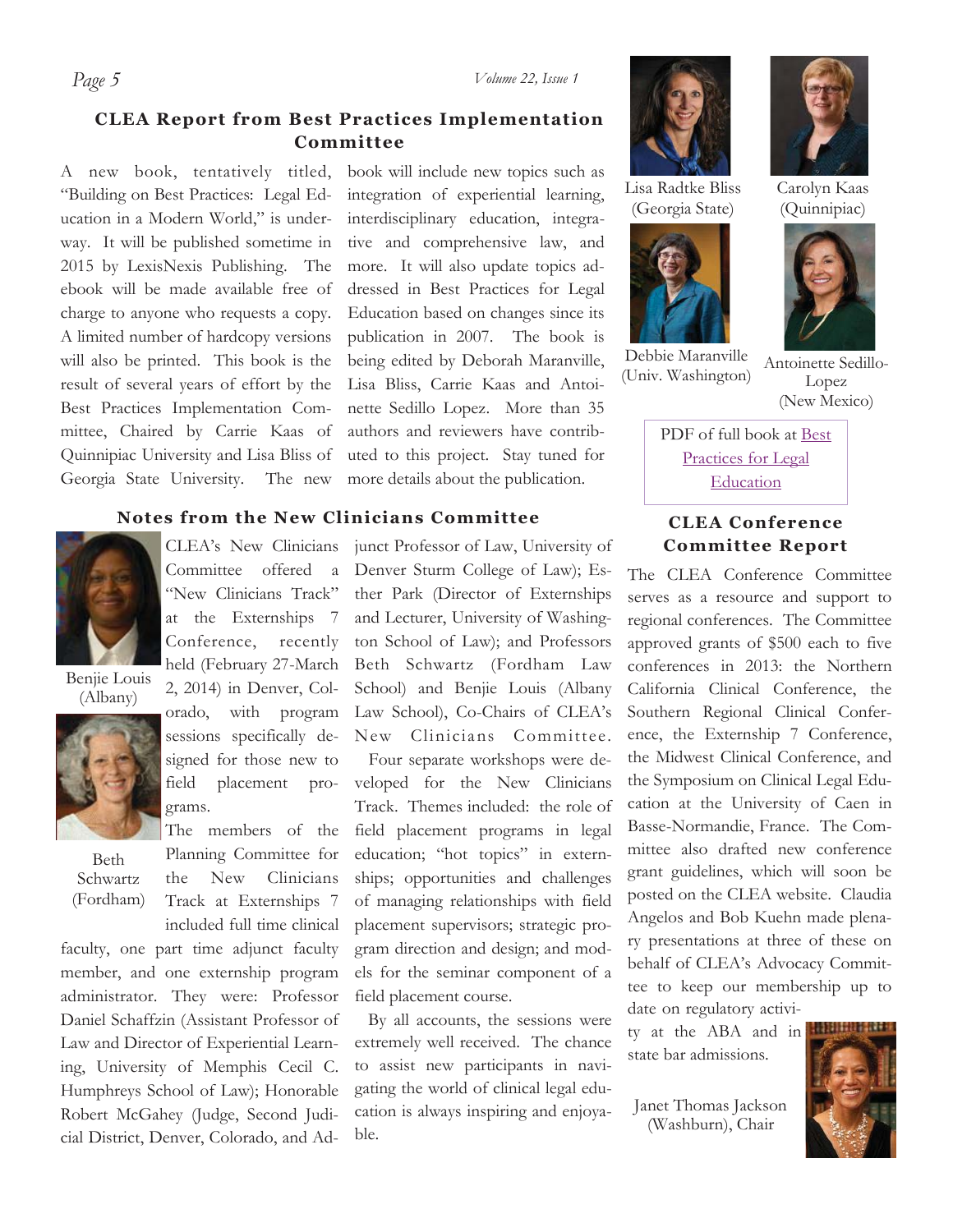# **CLINICAL LEGAL EDUCATION ASSOCIATION**

#### **Report from CLEA Externship Committee**



Beth Schwartz (Fordham)

The CLEA Externship Committee has been actively engaged in supporting the interests of externship clinicians. In the fall of 2013, the Committee organized and convened a series of

tele-meetings with externship clinicians across

the United States to discuss the implications of the U.S. Department of Labor's September 2013 letter to the ABA regarding the limitations imposed by the Fair Labor Standards Act when law students perform pro bono work at forprofit law firms.

 In late February, CLEA's Externship Committee and the AALS Clinical Section Externship Committee cosponsored a Town Hall meeting at the Externships 7 Conference, to address both current ABA regulatory issues and recent developments involving the Fair Labor Standards Act.

 Finally, the Externship Committee has been actively engaged in advocating to block the proposal to revoke ABA Interpretation 305-3, the "paid externship" rule. Committee members helped to draft comments submitted to the ABA in late January and have drafted two additional comments since then as the issue has proceeded

#### **Relaunch of Clinical Law Prof Blog**

 The Clinical Law Prof Blog, on Paul Caron's Law Professor Blogs Network, will relaunch on April 21<sup>st</sup>! In our community of clinical legal educators, we have many good outlets for online communication: the listservs, the CLEA site, the AALS and CLEA newsletters, and of course, Mary Lynch's Best Practices blog. Our goal is to complement these wonderful sources as well as provide an additional space where we can celebrate what we do everyday as clinical teachers.

 We envision this space as a site devoted to the art and craft of teaching: for stories, for updates and announcements, for advocacy, for the promotion of others, and perhaps a little self-promotion, too. Jeff Baker, Director of Clinical Education at Pepperdine Law School, will serve as Editor. Seventeen clinicians from around the country, representing a variety of subject areas and experience levels, have committed to providing content for the first year.

 Please sign up for updates from the blog and companion accounts on Facebook and Twitter. Suggestions, comments, and feedback are welcome and encouraged! Send to *Jeff.Baker@pepperdine.edu.* 

### **Externship Community Events at the AALS Clinical Conference in Chicago**

There will be a social dinner at 7:30 PM on Sunday, April 27 at the Park Grill in Millennium Park at 11 North Michigan Ave., which is a short walk from the Palmer House Hotel. The annual business breakfast will be held on Monday, April 28 at 7:30 AM at Notre Dame Law in Chicago at 224 South Michigan Ave., Suite 250 Mezzanine (which is around the corner from the conference hotel).

to the Council for a hearing and an anticipated vote. Among other things, the Committee sponsored a petition in opposition to the revocation of Interpretation 305-3 and representatives will comment on the proposal at a hearing



Alex Scherr (Univ. of Georgia)

before the Council on April 25, 2014.

# **CLINICAL JOB OPPORTUNITIES AT http://www.cleaweb.org/Jobs?**

**CLEA POSTS** 

## **SUPPORT THE PER DIEM PROJECT 2014: CHICAGO!**

As in years past, CLEA's *Per Diem Project 2014: Chicago* is asking you to support a local non-profit. The recipient of this year's award is a Chicago-based non-profit, First Defense Legal Aid ("FDLA"). *See* http://www.first-defense.org/. FDLA's mission is two-fold: to ensure equal justice for people arrested by the Chicago Police and to educate Chicagoans about the power of their constitutional rights. FDLA provides free, 24-hour, legal representation to people in Chicago Police Department custody and educates Chicagoans about how to protect their constitutional rights. Please donate on their website or in person in Chicago at the CLEA dues table. Let's keep the good work going!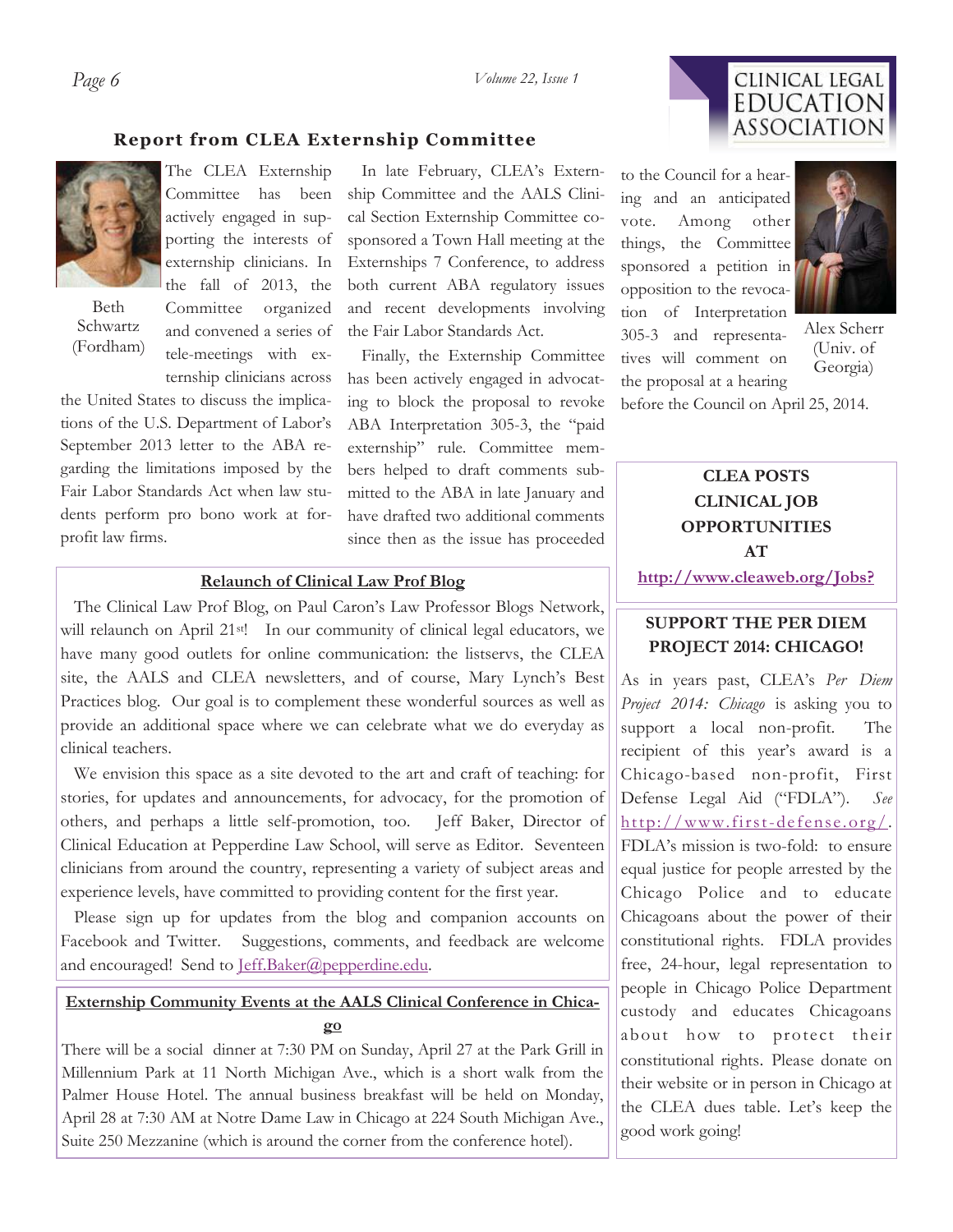*Volume 22, Issue 1* 



# **HELP ADVANCE CLINICAL LEGAL EDUCATION - TAKE THE NEW CSALE 2013-14 SURVEY**

 The Center for the Study of Applied Legal Education (CSALE) is now conducting the third iteration of its *Survey of Applied Legal Education*. The new CSALE *2013-14 Master Survey* was sent on April 4 to the director of clinical programs at each fully-accredited ABA law school. Once the program director fills out the online survey, CSALE will distribute *Law Clinic* and *Field Placement Course Sub-Surveys* to the person responsible for each distinct law clinic and field placement course at a school, as identified in the *Master Survey* response. The director of clinical programs will also be asked to identify each person teaching in a law clinic or field placement, and those clinic faculty will then receive a *Faculty Sub-Survey*. Thus, through the *Master* and *Sub-Surveys*, CSALE hopes to capture information on every law clinic and field placement course and every person teaching a clinical course.

 If you are interested in advancing clinical legal education, we need your help by participating in the *Survey*. Just over 84% of ABA accredited law schools participated in CSALE's *2010-11 Survey,* providing data that had a significant impact on applied legal education. Nearly 75% of U.S. law schools have relied on the data in considering live-client clinic and externship program design, pedagogy, and staffing. Today, there are more robust programs serving more clients with more secure faculty due, in no small part, to CSALE's work and the participants in the *2010-11 Survey.* Scholars and advocates for applied legal education (including CLEA) are also relying on the data in their endeavors.

So, please watch for your email invitation to participate in the new CSALE *2013-14 Survey*.

To learn more about CSALE's work and see a summary of the results the *2010-11 Survey,* visit www.CSALE.org.

### **CLEA NEWSLETTER — NEW FORMAT, CONTENT & COMMITTEE**

 Besides featuring reports on CLEA's advocacy work and announcing clinicians' good news, including promotions, new arrivals, transitions, awards, honors, books and publications, CLEA hopes to highlight shorter articles on clinical teaching and creative writing on social justice topics. To accommodate this new content, the CLEA newsletter will omit news from clinical programs generally as well as news about conferences, presentations and select appointments.

 Specifically, CLEA is looking for short articles that more closely resemble what you might read in a bar journal instead of a law review (fewer pages, fewer endnotes). There is no word limit; CLEA wants to see what clinicians are inspired to submit. The topics of course could vary immensely, but rather than a description of a successful clinical endeavor, CLEA is instead looking for more reflective pieces about andragogy—what you tried, what worked (or didn't) and why. Articles about past presentations and hyperlinks to other websites to read more are also welcome.

 One of the reasons that CLEA decided to change the format for its newsletter was because the AALS Clinical Section also has a newsletter that publishes news from clinic programs and many schools were sending the same or similar news to each newsletter. We want to be able to expand resources rather than duplicate them.

 CLEA is especially eager to read and publish social justice fiction, non-fiction and poetry from our members. As a service to our clinical community, CLEA hopes not only to share interesting and useful information but also to evolve into a venue where clinicians can publish shorter articles that might count towards tenure requirements in schools that recognize broader definitions of "scholarship" for clinicians.

 The CLEA Newsletter committee (see p. 25) is also launching a recurring column, "Things I Wish I Knew When I Began Clinical Teaching!," to which Carrie Kaas (Quinnipiac) contributes for its inaugural.

**CLEA is now soliciting submissions for our fall edition. Please email your submissions to Tanya Asim Cooper at tcooper@law.ua.edu or any member of the CLEA Newsletter committee. We welcome your ideas and feedback.**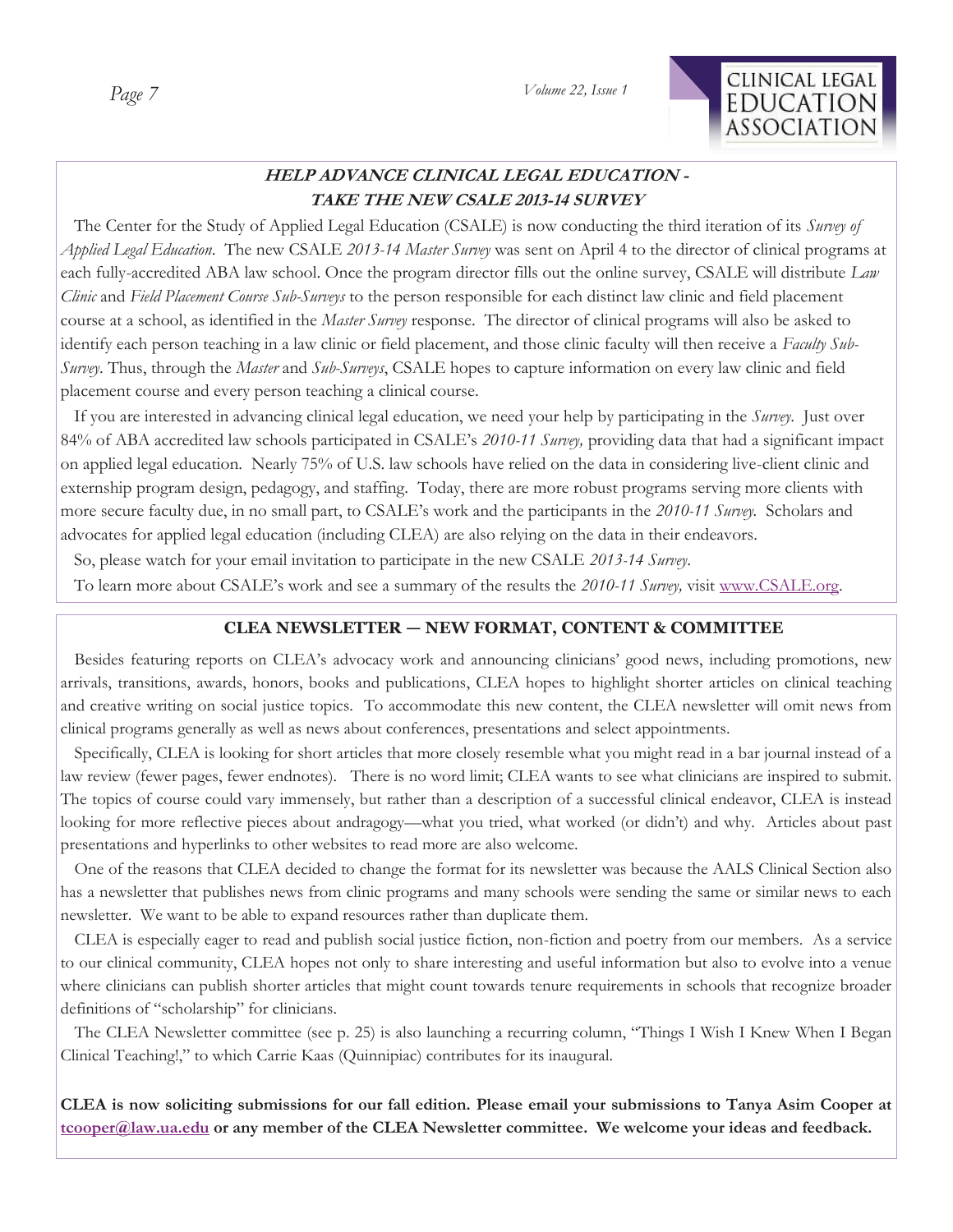*Page 8 Volume 22, Issue 1* 

# **Good News : Moves, Honors & Promotions**



**Melanie McMenamin** will join the **Villanova University School of Law** in August 2014 as the founding director of the new Clinic for Law and Entrepreneurship. Melanie is coming from her current position in the

Entrepreneurship Legal Clinic at the University of Pennsylvania Law School. At Villanova, she will create its first transactional clinic that serves both for-profit and non -profit ventures.



**Anne Smith** and **Eric Englund**, co-founders of the Law & Entrepreneurship Clinic at **University of Wisconsin Law School**, recently received a 2014 Best of Madison Business Award from Madison Magazine. The award recognizes Smith's and Englund's work with the L&E Clinic, which

provides free legal services for area entrepreneurs and small business owners. Press release available here.

The faculty at **St. Thomas University School of Law**  voted overwhelmingly to grant Professor **Michael Vastine** tenure and promote him to full Professor of Law. Professor Vastine directs the Immigration Clinic at STU law.



**Penn State Law** Clinical Professor **Shoba Sivaprasad Wadhia** was named the Samuel Weiss Faculty Scholar.



clinical tenure.



Congratulations to **Jayashri Srikantiah (Stanford)** who was on the legal team awarded the 2014 Immigration Law CLAY award for their work on a class action establishing rights to bond release hearings for immigrants detained for more than six months. (*Rodriguez v. Robbins*, 715 F.3d 1127 (9th Cir. 2013).) Together with the ACLU, Jayashri and Stanford's Immigrants' Rights Clinic have been litigating the



prolonged detention issue in the Ninth Circuit for many years. The appellate ruling in April was the first by a circuit court to set a bright-line designation for when individuals must be granted bond hearings. Further details are available in the March edition of *California Lawyer*.

**Yuri Linetsky** will join the clinical faculty at The **University of Alabama School of Law**  as Director of the Civil Clinic. Yuri is currently Director of Litigation Skills at Case Western Reserve School of Law. In that role, he taught both Civil Pretrial Practice and Trial Tactics,



and supervised the adjunct instructors who teach other sections of those courses. He previously taught as a Visiting Assistant Professor in the Civil Litigation Clinic from 2007- 2011 and as a visiting legal writing instructor in 2011-2012.

> **Jaime Lee** was honored as one of **University of Baltimore School of Law's**  "Teachers of the Year" at the AALS Meeting

in New York City in January 2014.



**UMass Law** announces that **Margaret Drew** will be joining the school as an associate professor and Director of Clinical Programs



and Experiential Education this summer. Previously, Margaret was director of clinics and experiential learning at the University of Cincinnati College of Law. She has also taught at Northeastern University School of Law and the University of Alabama School of Law where she directed domestic violence clinics.

**Paul Holland**, associate dean, clinical professor, and former clinic director, has received the prestigious McGoldrick Fellowship at **Seattle University School of** 



**Law**. This award is given annually to the most extraordinary teachers and administrators at the university. Press release available here.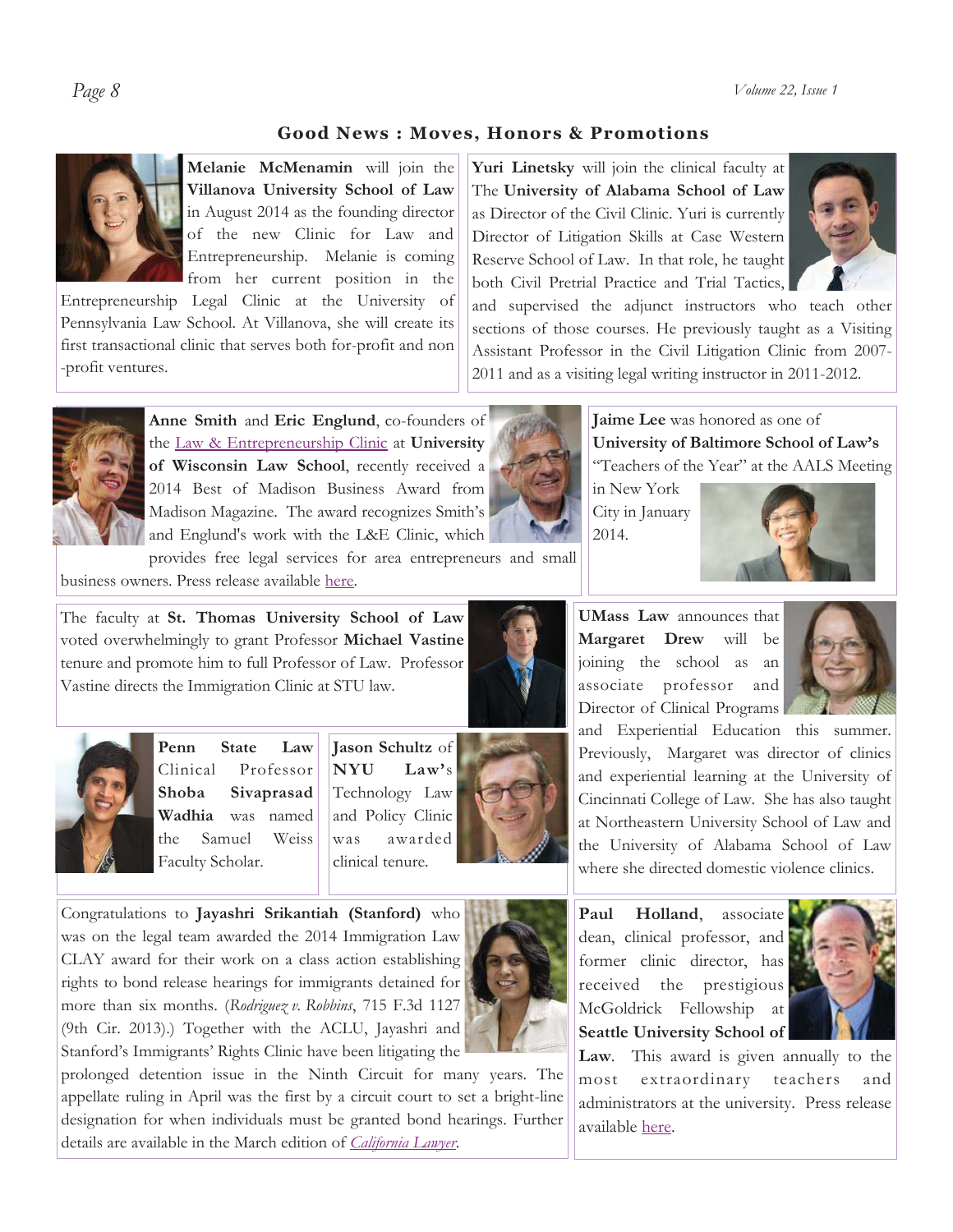#### **Good News : Moves, Honors & Promotions**

**Deborah Thompson Eisenberg (Maryland)** was promoted to Associate Professor of Law. Professor Eisenberg is the Faculty Director of the Center for Dispute Resolution. She writes and teaches in the areas of employment law, dispute resolution



and civil procedure. She provides professional trainings and workshops on negotiation, mediation, and workplace dispute resolution and serves as a mediator in civil and employment cases.

**Alina Das** of **NYU Law'**s Immigrant Rights Clinic has been promoted to Associate Professor of

Law on their tenuretrack.

The National Organization of Social Security C l a i m a n t s ' Representatives (NOSSCR) will



honor, the Eileen P. Sweeney Distinguished Service Award, to **Rutgers-Newark** Associate Dean for Clinical Education **Jon C. Dubin** at its May 2014 national conference. An expert in Social Security disability law, Dubin will be recognized for his work in advancing the quality and availability of advocacy for disability claimants and in improving the Social Security adjudicatory process. In 2012, Dubin served on the Administrative Conference of the United States (ACUS) Social Security Disability Adjudication Project Working Group. He has also been chair of the Association of American Law Schools' Poverty Law Section, a board member of the National Center on Law and Economic Justice (formerly Center on Social Welfare Policy and Law) and New Jersey Institute for Social Justice, and member of the ABA Commission on Poverty and Homelessness. "In his scholarship, clinical practice, and public service, Jon Dubin is an astute and dedicated advocate on behalf of the rights of SSI and Social Security disability claimants and other low-income persons," said Ronald K. Chen, Acting Dean.

#### Please join the **University of Tennessee College of Law** in congratulating Associate Professors **Wendy Bach** and **Karla McKanders**,



members of our clinical faculty. The faculty voted overwhelmingly to recommend the grant of tenure for each of them. Wendy and Karla have greatly enriched our clinical program while producing superb legal scholarship on issues involving race, gender, immigration law, and poverty.



Professor **Lisa Radtke Bliss** (pictured on pages 5, 23), Associate Clinical Professor, Director of Experiential Education, and Co-Director of HeLP Legal Services Clinic at **Georgia State University College of Law**, has been selected as the 2014 recipient of the AALS Section on Clinical Legal Education's Shanara Gilbert Award. **The award will be presented to Lisa during the luncheon on Monday, April 28, at the Clinical Legal Education Conference in Chicago.** The Shanara Gilbert Award honors an "emerging clinician," with ten or fewer years of experience who has (1) a commitment to teaching and achieving social justice, particularly in the areas of race and the criminal justice system; (2) a passion for providing legal services and access to justice to individuals and groups most in need; (3) service to the cause of clinical legal education or to the AALS Section on Clinical Legal Education; (4) an interest in international clinical legal education; and (5) an interest in the beauty of nature (desirable, but not required). Lisa's nomination was supported by many of her academic and professional colleagues throughout the country and the world. Lisa's work and commitment as a teacher, scholar, and advocate more than fulfill the letter and the spirit of the Shanara Gilbert award criteria. In particular, her ground-breaking work in developing the medical-legal partnership at HeLP (Health Law Partnership); her service as a member of the Executive Committee of the AALS Section on Clinical Legal Education; her leadership as Director of Experiential Education at Georgia State; the clinical legal education training and workshops she has provided at law schools in Thailand, Myanmar, and Vietnam; her great love and respect for the beauty of nature; and her significant impact as a teacher, advocate and scholar demonstrate that Lisa is, as one recommender said, "the total package in the spirit of Shanara herself."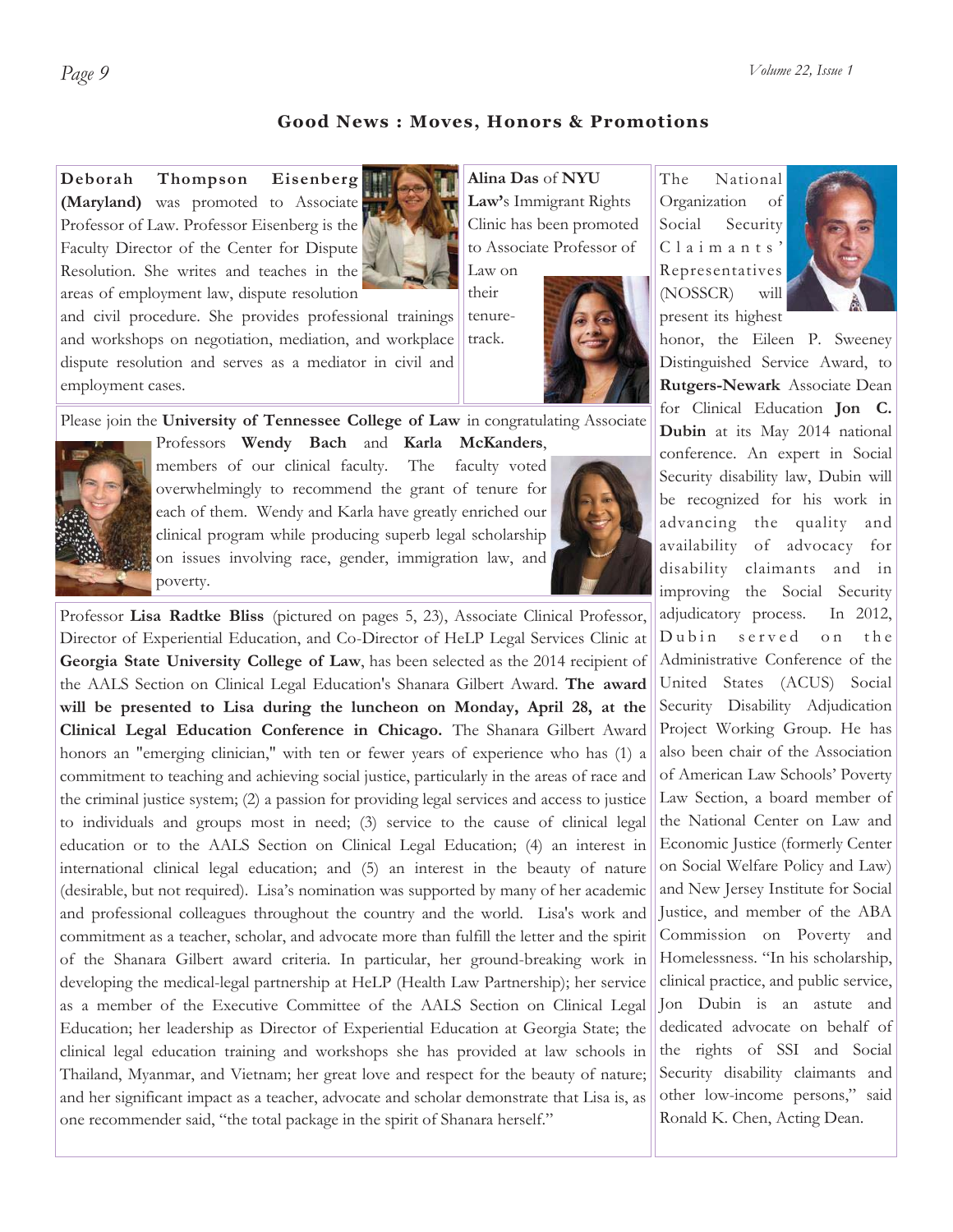#### *Page 10 Volume 22, Issue 1*

# CLINICAL LEGAL **EDUCATION** ASSOCIATION

#### **Good News : Moves, Honors & Promotions**

Please congratulate Profs. **John Craft**, **Ken Dunham** and **Kelly McTear** in the clinics at **Faulkner University Jones School of Law**, who received the Unity Award from Leadership Montgomery. This is a community-wide award and is a major event in Montgomery, to honor nonprofits and



community organizations working to build cultural bridges in the city, to overcome historic barriers and to serve the vulnerable in marginalized communities.

**K a t h r y n P i e r c e (Washington Univ.—St. Louis)** (*Children and Family Advocacy Clinic & Criminal Justice Clinic*) was the recipient of the 2014



Black Law Students Associatio*n* (BLSA) Outstanding Achievement in Practice award for her service on behalf of law clinic clients.

Please join **Case Western Reserve University School of Law** in congratulating



Professor **Judy Lipton**, who has been named Associate Dean for Experiential Education, and Professor **Laura McNally** who has been named Co-Director of the Milton A. Kramer Law Clinic.



After a year-long visit, **Leigh Goodmark**  has been hired as a Professor of Law and will join the faculty at the **Maryland Carey Law Clinic** next year. Professor Goodmark is the former Director of the Clinical Education and Family Law Clinic



at the University of Baltimore School of Law. At Maryland, Leigh is teaching a Gender Violence Clinic.



Laurie B. Serafino, Director of Clinical Legal Education and Associate Professor of Law, gained tenure this semester. After joining **Duquesne University** in fall 2012, Serafino launched a long-term strategy for Clinical Legal Education and created a plan to involve more research

faculty in the programs, including having a professor of law lead ethics discussion groups in all of the clinics. She is currently working to expand the yearlong externship programs. Serafino most recently directed clinical programs at Pepperdine University School of Law, where she administered multiple clinics and externship placements for students with the U.S. State Department, federal courts, private companies, and public interest law firms. She practiced law in California for 30 years, primarily as a criminal defense attorney.



**Ragini Shah (Suffolk)** has been appointed the new Director of Clinical Programs. She also teaches the Immigration Law Clinic at Suffolk Law.

The **University of Arkansas School of Law**  welcomes **Tiffany Murphy** to the faculty. Currently a professor at Oklahoma City University School of Law, Tiffany directs the Oklahoma Innocence Project. Prior to founding the Oklahoma Innocence Project, she served as legal director of the Midwestern



Innocence Project and taught at the University of Missouri-Kansas City and the University of Missouri-Columbia Schools of Law. Tiffany's practice experience includes work as a Federal public defender.

**Loyola University Chicago** Clinical Law Professor **Emily Benfer,** has been chosen to receive the inaugural Albert Schweitzer Leadership Award. The annual award honors an individual who has done significant work to mitigate the social



determinants of health in their community, and whose commitment to service has influenced and inspired others. Emily is receiving the award for her work as the founder and director of the Health Justice Project, a law school clinic at Loyola University Chicago School of Law.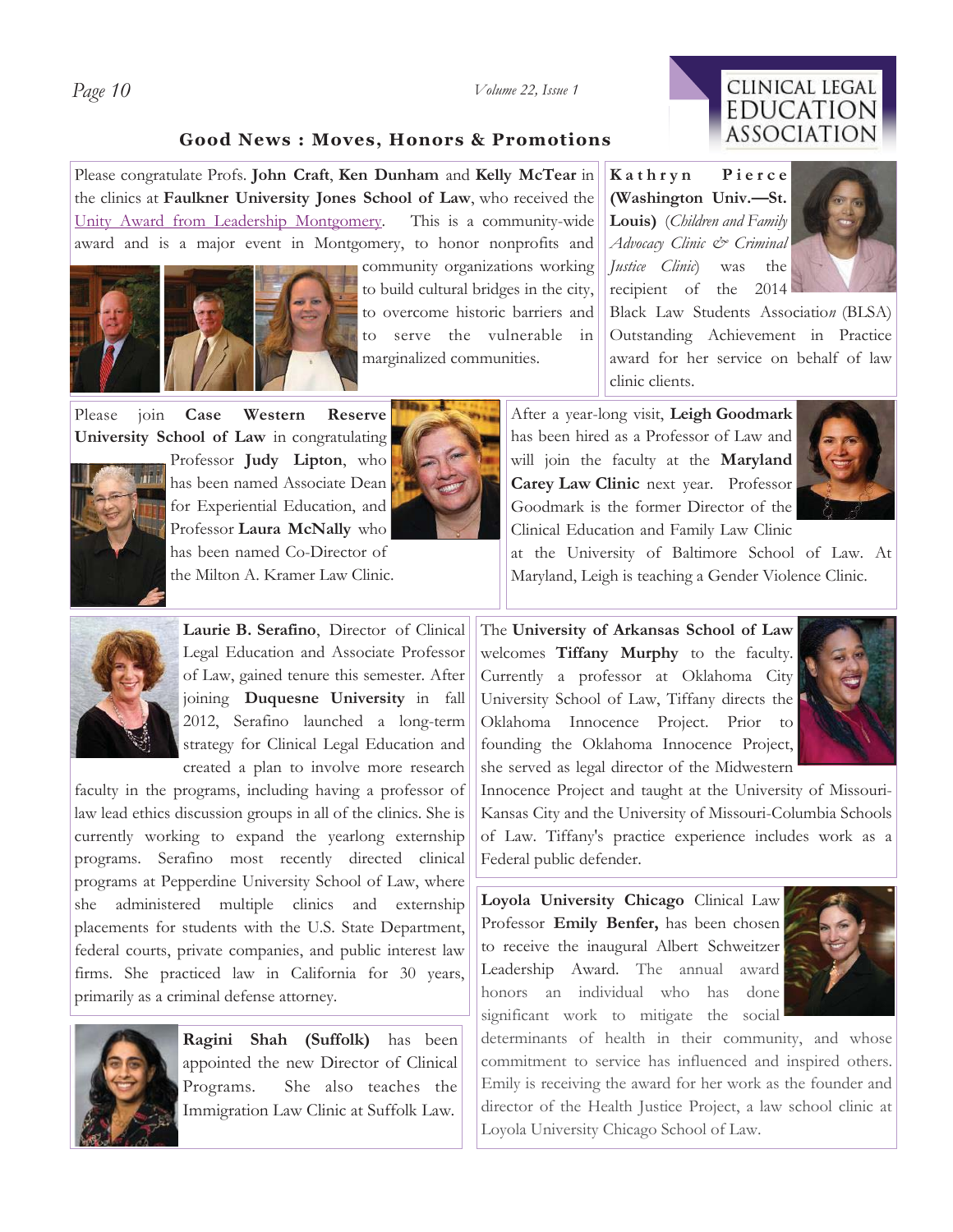#### **Good News : Moves, Honors & Promotions**

**Rebecca Sharpless**, director of the **Miami Law** Immigration Clinic, has been promoted to Professor of Clinical Legal Education.

Professor **Lisa Martin (Catholic)** was appointed to serve as the faculty Director of the Experiential Curriculum, where she will oversee CUA's externship and hybrid clinical programs. Lisa will continue to teach in CUA's Families and the Law Clinic.





**Susan Bennett (American)** won the Egon Guttman Casebook Award for Susan Bennett, Brenda Bratton Blom, Louise A. Howells & Deborah S. Ken, COMMUNITY ECONOMIC DEVELOPMENT LAW: A TEXT FOR ENGAGED LEARNING (Carolina

Academic Press 2012).

**Luz Herrera** will be joining **UCLA** as the new Assistant Dean for Clinical Education, Experiential Learning and Public Service. Luz has a national reputation in the clinical community, particularly for her work in developing the Small Business Law Center



and Solo Practice Incubator Program at Thomas Jefferson, which helps graduates understand how to set up and run their own small firms, and her commitment to access to justice. Her connections to a wide range of community partners, her experience in building clinical programs and her teaching experience, especially in the transactional area, offer a unique set of perspectives for our students and faculty.



**Saint Louis University School of Law**  announced the appointment of **Patricia Hureston Lee** as an associate professor and the new director of the school's Legal Clinics. She will assume her post on July 1 and succeeds interim clinical director Barbara

Gilchrist and longtime director John Ammann, who led the clinic for 17 years. Both Professor Gilchrist and Professor Ammann continue to serve as clinic faculty.

**Jenny Roberts** (**American)** will receive the 2014 University Faculty Award for Outstanding Scholarship, Research, Creative Activity, and Other Professional Contributions. This important award "requires distinction as a scholar as documented through publications, invited



lectures and papers, performances or shows, leadership in professional societies, work on editorial boards, membership in prestigious professional organizations, references, quotes or appearances in the media, or other kinds of selective positions of leadership." Additionally, Prof. Roberts was just appointed Associate Dean for Scholarship, effective Fall 2014.

**Michigan State University College of Law**  Legal Clinic is pleased to announce the arrival of Professor **Nina W. Tarr**. Professor Tarr, Visiting Professor of Law, is on leave from the University of Illinois College of Law. Professor Tarr's primary teaching responsibility at MSU College of Law is to



develop and run the Conflict Resolution Clinic. Professor Tarr is admitted to the Michigan Bar and has been approved as a Mediation Trainer by the Michigan Supreme Court Administrative Office, Office of Dispute Resolution.

While on the faculty at the University of Illinois, Professor taught courses in family law, mediation, food policy, professional responsibility, evidence, and domestic violence. She served two terms as the Director of Clinical Education after developing the first clinical education program in 1995.

 Professor Tarr's published articles include, among others, "Food Entrepreneurs and Food Safety Regulation;" "Ethics, Internal Law School Clinics, and Training the Next Generation of Poverty Lawyers;" "Civil Orders for Protection: Freedom or Entrapment;" "The Cost to Children When Batterers Misuse Order for Protection Statutes in Child Custody Cases;" "Clients' and Students' Stories: Avoiding Exploitation and Complying with the Law to Produce Scholarship with Integrity;" and "The Skill of Evaluation as an Explicit Goal of Clinical Education." Professor Tarr is coauthor of the third edition of *Legal Ethics in the Practice of Law* with Richard A. Zitrin and Carol M. Langford (LexisNexis) published in 2007.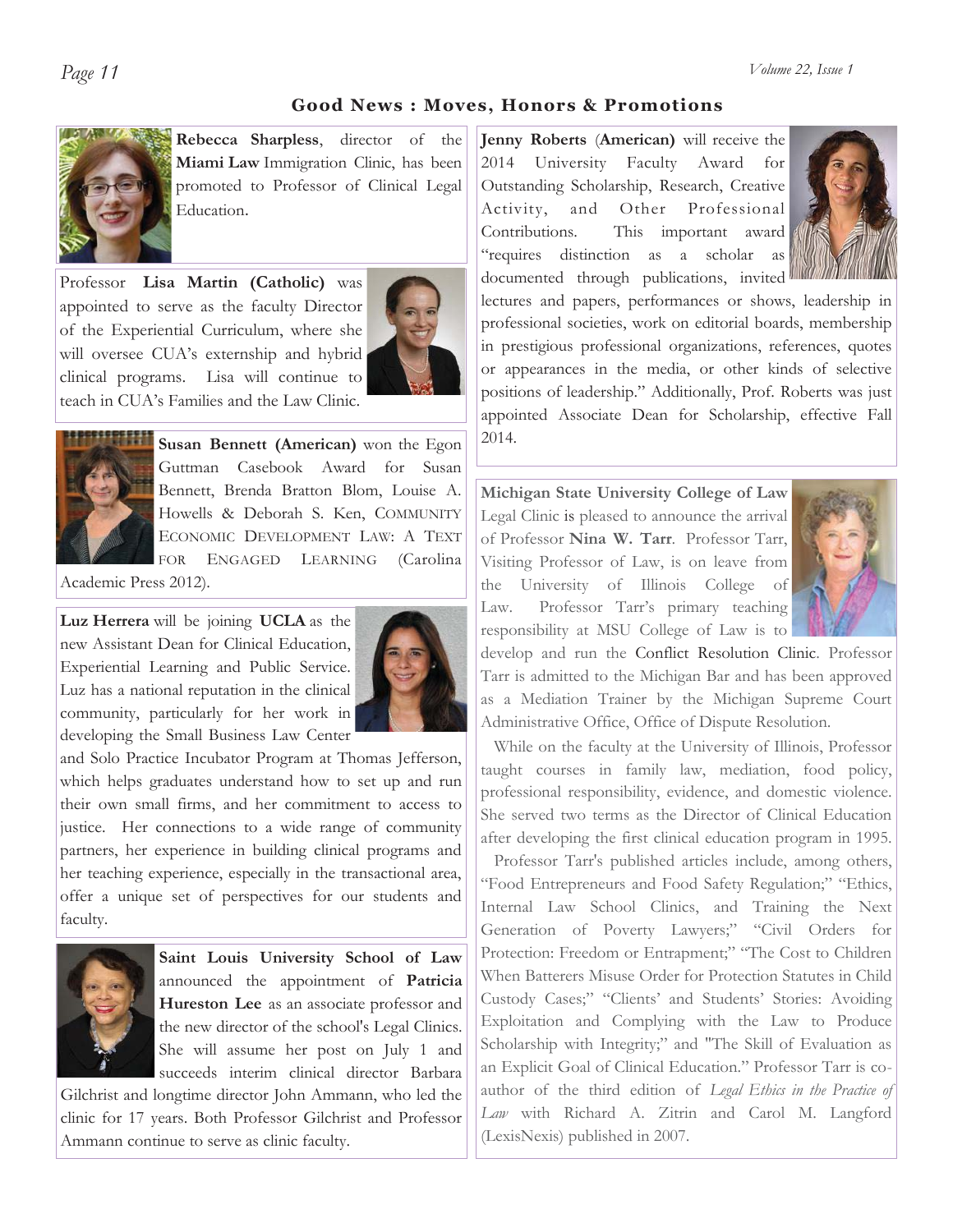# Page 12 **Good News : Moves, Honors & Promotions** *Volume 22, Issue 1*

**Patricia Roberts** has been promoted to Clinical Professor of Law with security of position at **William & Mary Law School**, effective July 1. As many of you know, Patty manages nine clinics at William & Mary, five of which were

started under her leadership. She is perhaps best known currently for her direction of William & Mary's Special Education Advocacy Clinic and the founder and director of the Institute of Special Education Advocacy. Patty is also an important contributor to AALS and is currently chair of the Interdisciplinary Clinical Education Committee.

**Richard (Rick) Wilson (American)** won the Pauline

Ruyle Moore Scholar Award for his article, Omar Khadr: Domestic and International Litigation Strategies for a Child in Armed Conflict Held at Guantanamo, SANTA CLARA JOURNAL OF INTERNATIONAL LAW volume 11, no. 1 (2012).



Professor **Michael McGonnigal (Catholic)** received the Pro Bono Award from the John Carroll Society, a spiritual, intellectual, social, and charitable organization for Washington-area Catholic professionals, recognizing his long



partnership of service with the Archdiocesan Legal Network. Michael and his students in CUA's Advocacy for the Elderly Clinic accept a substantial number of referrals each year from the Legal Network to represent low income senior citizens in family law, consumer, landlord-tenant, and other civil law matters, and conduct seminars on wills and probate for the Network and its clients. In accepting his award, Michael noted, "For years I have been telling people that my clients teach the course and I get the paycheck. Now I can tell them that my students do the lawyering and I get the award."



**Florida State University** selected **Wendi Adelson**'s book, THIS IS OUR STORY, for the One Book, One Campus Initiative so 7,000 freshman will learn about public interest

lawyering and the fight against human trafficking.

**Dana Thompson** (**Univ. of Michigan**), who directs the growing Entrepreneurship Clinic (EC), was promoted to



clinical professor of law on a 7-year presumptively renewable contract. At the EC, Dana and her colleagues foster student startups and other intellectual property as part of the U-M's interdisciplinary Zell Entrepreneurship and Law Program.

**Boston University School of Law** is thrilled to announce that **Margaret (Peggy) Maisel**, an international scholar in experiential legal education, has been appointed as its Associate Dean for Experiential Education.



 Peggy, who will join the faculty on July 1, will oversee more than 20 clinical and externship programs, in which more than 250 students participate annually. She will also advance curriculum initiatives, pedagogical practices and academic research that strengthen linkages between the School's experiential education program and its traditional academic curriculum.

 Peggy's career has included leadership positions in both public interest law and the legal academy, having served as dean of the New College of California School of Law and as executive director of The Massachusetts Fair Housing Center. She has co-chaired the International Clinical Committee of the Association of American Law Schools, served on the Board of Governors of the Society of American Law Teachers, and been a steering committee member of the Global Alliance for Justice Education.

 From 1997 to 2001, she was an associate professor of law at the University of KwaZulu-Natal in South Africa, where she co-authored two textbooks, *Introduction to Law and Legal Skills* and *Foundations of South African Law: Critical Issues for Law Students*, that drew from her experiences transforming the law school's in-house law clinic and first-year curriculum. During this time, she also helped found Global Alliance for Justice Education, which advocates for international clinical legal education.

 Peggy is currently a professor of law at Florida International University, where she has been the director of the law school's Clinical Legal Education Program since its inception in 2003. She also teaches an interdisciplinary health law and policy clinic in partnership with FIU's College of Medicine.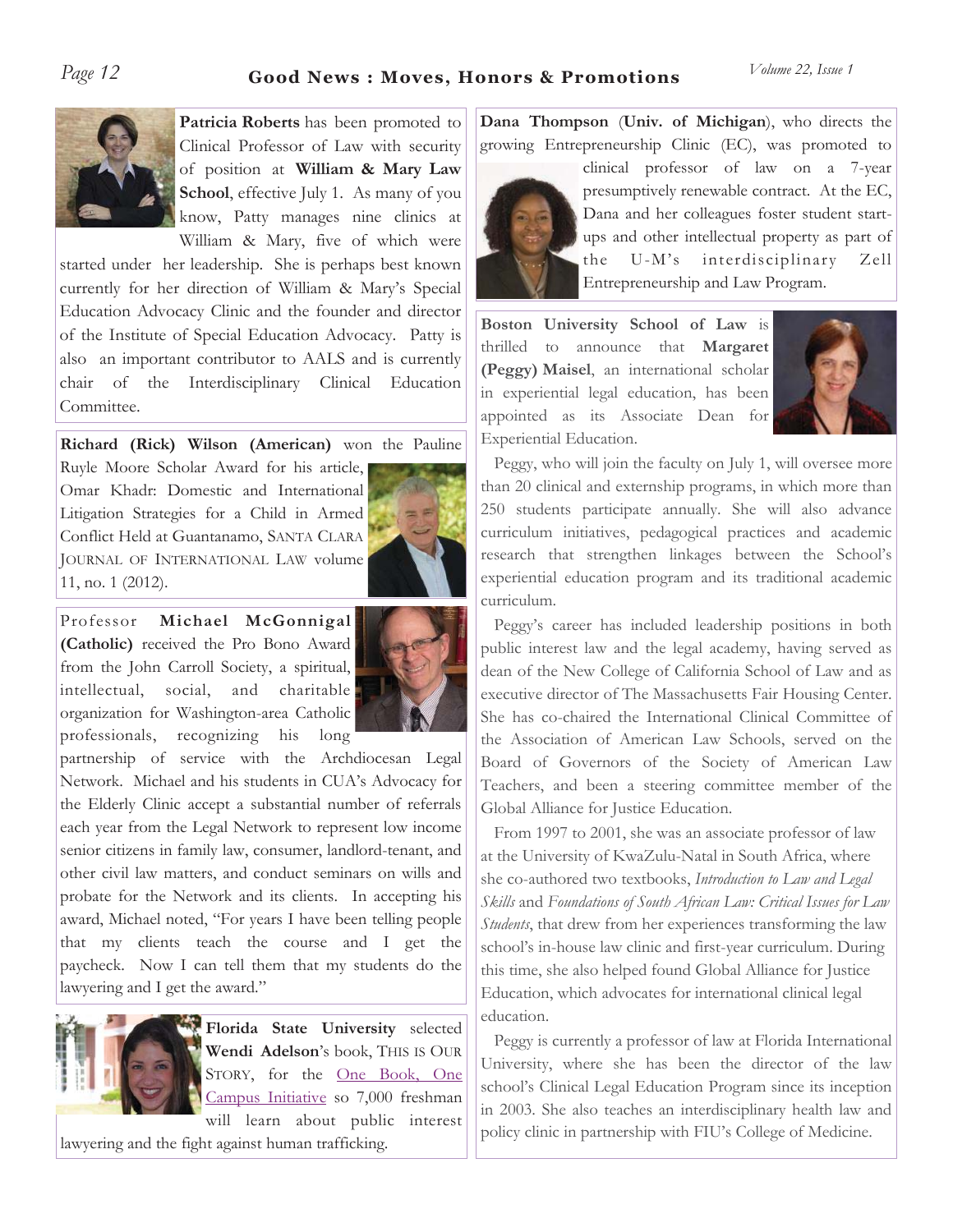#### **Honors & Promotions**



**Maureen Sweeney (Maryland)** was promoted to Law School Associate Professor. Professor Sweeney has been directing the Immigration Clinic since 2004. She is the founding member and current board

member of the Maryland Immigrant Rights Coalition, a non-profit organization dedicated to assisting Maryland immigrants through the coordination and enhancement of pro bono representation of low-income immigrants, community education, and advocacy on behalf of immigrants. She also serves as an emeritus member of the board of directors of the Baltimore-based non-profit Advocates for Survivors of Torture and Trauma, which provides comprehensive services and referrals to Maryland residents who are survivors of torture.



Profs. **Doug Frankel's (UPenn)**  and **Jim Stark's (UConn)** recent article *Changing Minds: The Work of Mediators and Empirical Studies of Persuasion* has been selected as the

outstanding scholarly article of 2013 by the International Institute for Conflict Prevention and Resolution (CPR). CPR, an organization of executives and counsel from the world's largest companies and global law firms, government officials, retired judges, highly experienced neutrals, and leading academics, was founded in 1979 and has been at the forefront of the growth and development of dispute resolution practice and policy ever since. The cite to the article is 28 Ohio State J. Dispute Resol. 263-352 (2013) and the SSRN link is: http://

papers.ssrn.com/sol3/papers.cfm? abstract\_id=1769167



#### **Retiring & Dearly Departed Faculty**

Please join the faculty in congratulating and celebrating **Paula Galowitz** on her upcoming retirement from **NYU Law School**. After 34 years on the NYU faculty and a prior career as a legal services lawyer, Paula has decided to go on *emerita* status and to divide her time



between teaching and other activities. We NYUers will miss having her around here on a regular basis but are very glad that she will continue teaching courses here as a professor *emerita*. Needless to say, she will remain an important member of the clinical community and the numerous other public interest causes in which she participates actively. Paula will be attending the AALS Clinical Conference later this month and so those of you who'll be at the conference will be able to congratulate her in person. If you would like to send her an email message, you can reach her off-list at: paula.galowitz@nyu.edu.

#### **Jerome E. Deise (Maryland)**

On December 31, 2013, Professor Jerome E. Deise retired after more than 23 years teaching the Federal / State Criminal Defense Clinic and the Director of Trial Advocacy where he led our National Trial Team to a National



Championship in 2006. Professor Deise is an Academic Fellow of the Pound Civil Justice Institute, a legal "think tank" dedicated to the cause of promoting access to the civil justice system through its programs, publications and research grants. In 2004 Professor Deise was awarded the institute's prestigious Richard S. Jacobson Award for Excellence in Teaching Trial Advocacy, a national award given annually to an outstanding law professor "who exemplifies the best attributes of the trial lawyer as teacher, mentor and advocate." In addition, Prof. Deise has received the University of Maryland School of Law Award for Outstanding Teacher of the Year. At his retirement celebration, Professor Deise was recognized with Professor Emeritus status among other awards and commendations.

**Eddie Ohlbaum (Temple), 1950-2014.** 

**http://articles.philly.com/2014-03-16/ news/48247346\_1\_law-professor-templeuniversity-wesleyan-university**

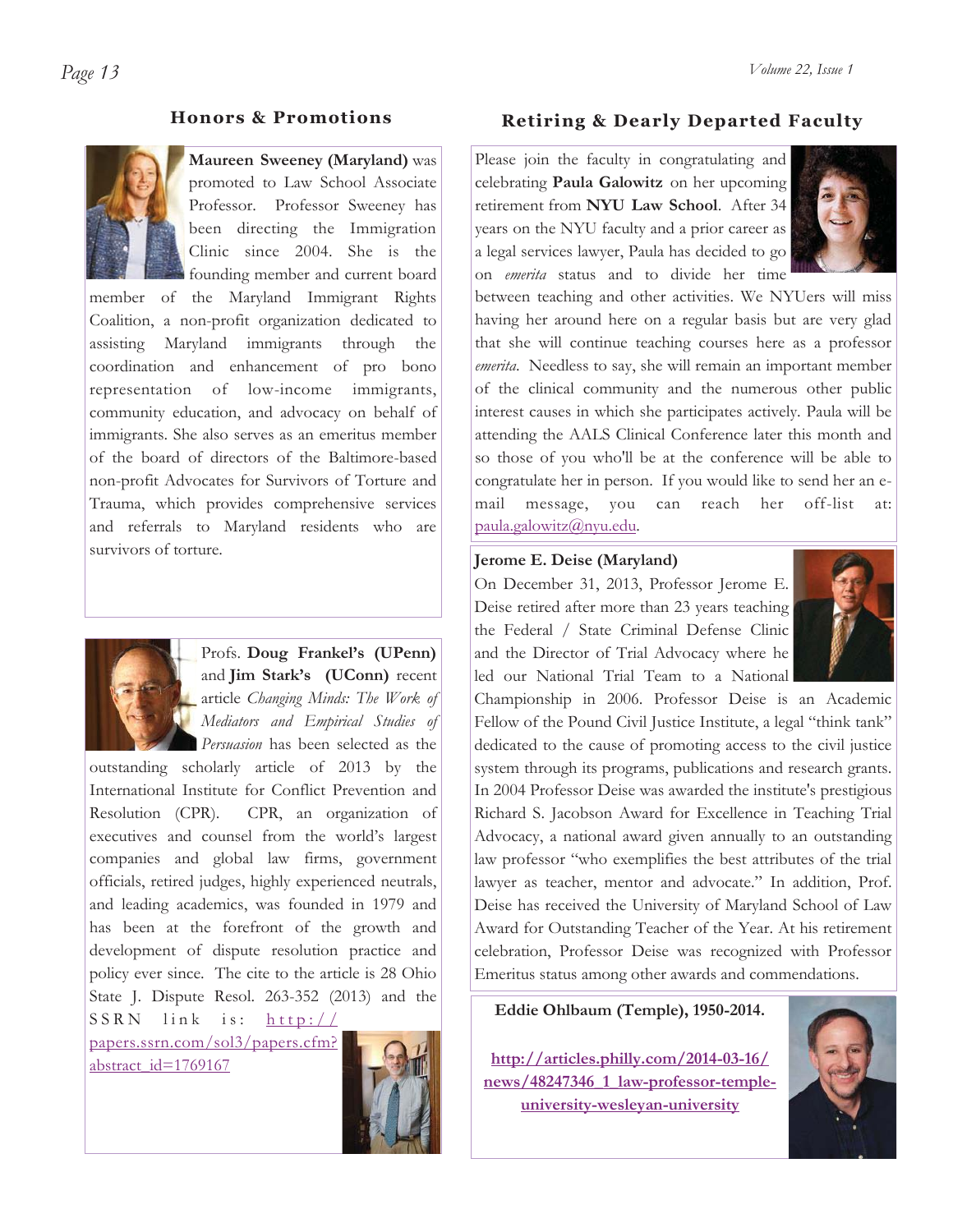

#### **New Faculty**

#### **Retiring Faculty**



**Michigan State University**  College of Law is pleased to announce the return of **Joshua Wease** to the Alvin L. Storrs Low-Income Taxpayer Clinic, this time as Co-Director. He started his legal career as an Equal Justice Works Public Interest Law Fellow

at MSU Law's Tax Clinic, previously having been a MSU Law student enrolled in the clinic. He was a senior attorney with the Midwest law firm of Foster Swift, Collins & Smith and was a partner in Wease Halloran, PLC, a boutique tax law firm, for almost five years.

 As an assistant clinical professor at the Tax Clinic, he teaches clinic students substantive and procedural tax law and supervises their client work. Professor Wease also assists with the general operations and management of the clinic, which serves low-income clients in controversy with the Internal Revenue Service and taxpayers for whom English is a second language and provides MSU Law students with hands-on experience practicing tax law.

 Professor Wease graduated cum laude from Michigan State University College of Law and received his LLM in trial advocacy from the Beasley School of Law at Temple University. He is admitted to practice in Michigan, the United States Tax Court, the Western District of Michigan, the Eastern District of Michigan, and the U.S. Supreme Court.

After 40 years in the Clinical Law Program at **Maryland,** Professor **Susan Leviton**, is retiring. Professor Leviton, one of the clinical law program's founding members, has written and participated extensively in representing children in special education proceedings and the juvenile court. She is



past Chair of the Maryland Human Relations Commission and founder of Advocates for Children and Youth, a statewide child advocacy group. Her advocacy work has won numerous awards from the ABA Young Lawyers Division, the National Association of Women Business Owners, The Women's Law Center, the Maryland Chapter of the American Academy of Pediatrics, the Maryland Bar Foundation, the Foster Care Review Board, the Maryland Coalition of Women for Responsive Government, and the Maryland Interdisciplinary Council for Children and Adolescents. Even though she has retired from her full-time faculty position, Professor Leviton will continue to supervise law students in the congressional externship program.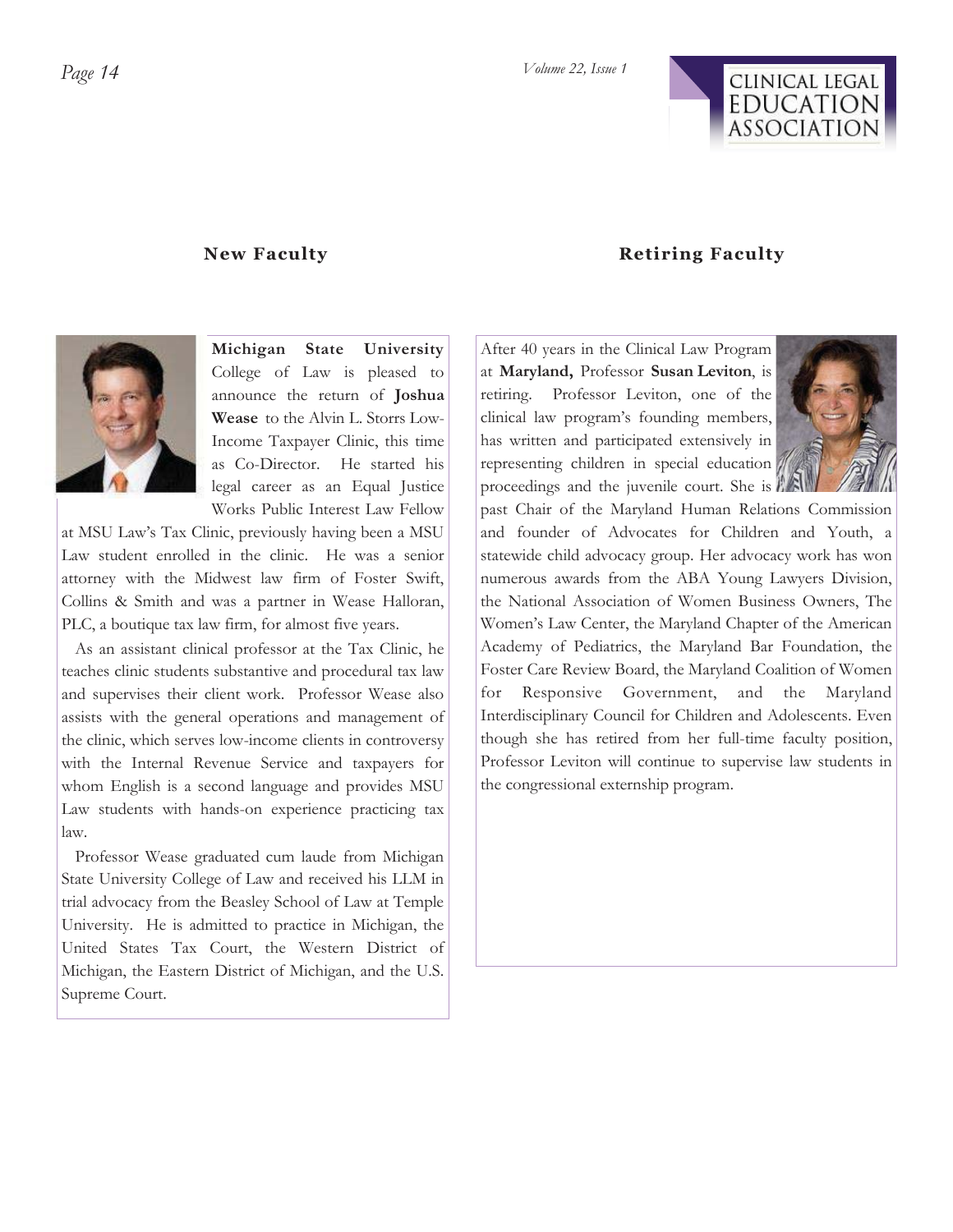*Page 15 Volume 22, Issue 1* 

#### **Good News: New Faculty**

The **University of Alabama School of Law** is pleased to welcome **John Gross** to the clinical tenure-track faculty as Director of the Criminal Defense Clinic. Mr. Gross is Indigent Defense Counsel for The National Association of Criminal Defense



Lawyers as well as an Adjunct Associate Professor of Law at American University, Washington College of Law where he teaches Criminal Procedure and Evidence. Prior to joining the NACDL, he was a Visiting Assistant Professor of Law and Acting Director of the Syracuse University College of Law's Criminal Defense Clinic for 2 years. Prior to his teaching and clinical career, he was a staff attorney at the Legal Aid Society in New York City in the Criminal Defense Division, where he represented indigent defendants at all stages of prosecution, from arraignment through disposition. He has over a decade of experience as a criminal defense attorney. A 1999 graduate of Hofstra University College of Law, he received his Bachelor of Arts degree from Georgetown University in 1995.

**Jamie Renner** has joined **Vermont Law School** as an Assistant Professor of Law to design and supervise the school's new Food and Agriculture Clinic (FAC) which will be offered as of Fall 2014. The FAC will provide legal support to targeted constituencies within the sustainable food and agriculture movement -- including farmers, food producers, food entrepreneurs, consumers, legislators and healthcare professionals - and help build the movement's legal and market infrastructure. Before coming to VLS, Jamie was a law clerk on the District of Columbia Court of Appeals, a four-year associate in the Government Investigations

and Environmental Strategies groups of Bracewell & Giuliani LLP in New York City, and an AmeriCorps volunteer at the Central VT Council on Aging. Jamie received his JD from the Washington College of Law and his BA from Middlebury College.



 The Samuelson Law, Technology & Public Policy Clinic at **Berkeley Law** is pleased to announce that **Catherine Crump** has accepted an offer to join the Berkeley Law faculty. Crump will join Clinic Director Jennifer M. Urban in the Fall as a new Assistant Clinical Professor of Law and Associate Director of the Samuelson Clinic.



 Crump graduated from Stanford Law School in 2004 and clerked for Judge McKeown on the Ninth Circuit Court of Appeals. She is currently a staff attorney at the American Civil Liberties Union's Speech, Privacy and Technology Project. She is also a Non-Resident Fellow at the Stanford Center for Internet and Society.

 She has litigated challenges to government surveillance programs, such as the NSA's mass collection of domestic call records, and the Department of Homeland Security's assertion that it can search individuals' laptops and cell phones at the international border absent suspicion. She has argued before numerous federal district and circuit courts, has testified before Congress and the European Parliament, and appears regularly in the national news media. Additionally, she's a FOIA expert, and has led students in FOIA projects with Professor Jason Schultz at the Technology Law and Policy Clinic at NYU. Recently, her research has focused on license plate readers and drone surveillance.

Crump will begin at Berkeley Law on July 1, 2014.

**Hugh McClean** will be joining the **University of Baltimore**  clinical program as the new director of the Veterans Advocacy Clinic. Hugh is joining us from the Office of the General Counsel at the Pentagon. He has previous experience in the Air Force Judge Advocate General's Corps as both a criminal defense attorney and a prosecutor. He was also an Associate Professor of Law at the United States Air Force Academy, where he was honored with numerous teaching awards. Hugh

is a graduate of Case Western Reserve University School of Law and holds an LLM from George Washington University School of Law. We are thrilled to have him join us and to expand our legal services to veterans.

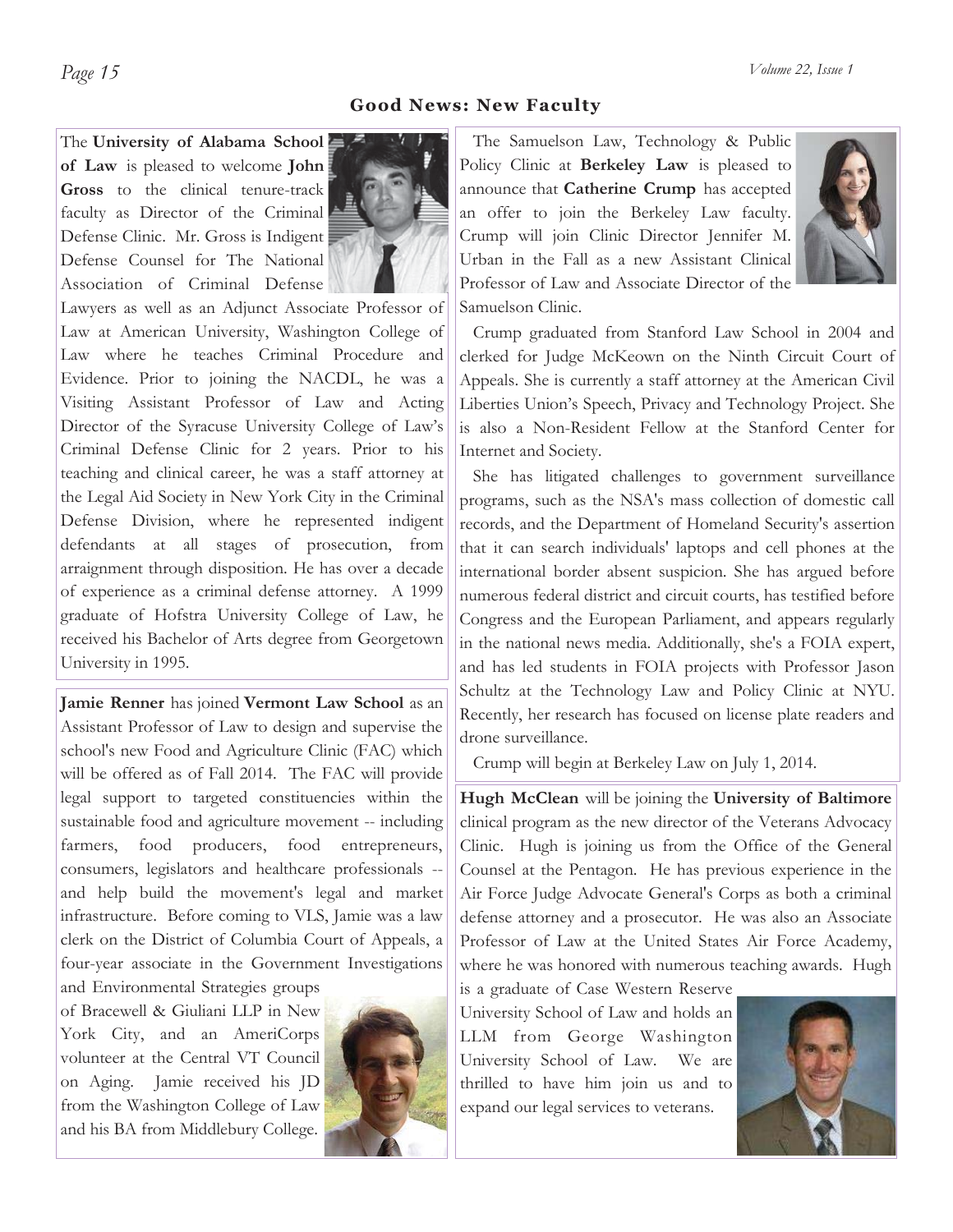# *Page 16* **<b>New Faculty**

*Volume 22, Issue 1* 



**Millicent Newhouse**  has joined the **University Of Baltimore School of Law** as the Director of Externships. She has been the Director of

Program Administration for Columbia Legal Services and Statewide Advocacy Coordinator for the Northwest Justice Project. She has also served as an Administrative Law Judge and an Assistant Attorney General in the Washington State Attorney General's Office. Millicent has been active with numerous community and bar-related boards and committees. As UB's first full-time Director of Externships, she will be expanding and diversifying quality externship opportunities for UB students.

**Loyola Law School (Los Angeles)** is pleased to announce two new clinical faculty. First, **Rebecca Delfino** will be joining the faculty as Director of externships. Rebecca has served for 16 years as a senior appellate



attorney in Division Seven of the Second District California Court of Appeal. She is a graduate of UC Davis school of law.



**Sean Kennedy**, the United states Public Defender for the central district of California, will be joining the faculty as Director of the Center for Juvenile Law and Policy. Sean is a graduate of Loyola Law School.

**Jane Darst** has been appointed co-director of the **Washington University (St. Louis) School of Law's**  new *Prosecution Law Clinic*. She has been a prosecutor with the St. Louis City Circuit Attorney's Office since 1989

and the First Assistant Circuit Attorney since 2001.

**University of Maryland School of Law**'s Newest Clinical Instructor of Law, **Beverly** 



**Winstead**, is teaching the Low Income Taxpayers Clinic. Professor Winstead is a Maryland Law grad and came to us from private practice. She sits on several committees and writes for the Maryland Student Bar Association Journal.

Professor **Dorcas Gilmore** joined the **American University** Washington College of Law's Community and Economic Development Law Clinic this semester as a Practitioner in Residence.



Dorcas comes to WCL from the national office of the NAACP, where she served as Assistant General Counsel. Before working at the NAACP, Dorcas practiced community lawyering as a Skadden Fellow and staff attorney at the Community Law Center in Baltimore. Dorcas's many national recognitions and awards include appointments to the Governing Committee of the ABA's Forum on Affordable Housing and Community Development Law and to the American Express NGen and Harvard Wasserstein Public Interest Fellowships. Her scholarship includes articles and essays on youth entrepreneurship, resilience and leadership development.

**Steve LaBounty** (**Washington University St. Louis)** has been appointed co-director of the School's new *Low Income Tax Clinic*. He recently retired after 30 years with the Office of Chief Counsel of the IRS and teaches the School's Federal Tax Procedure course.





**Katherine L.W. Norton** was hired this spring as Assistant Professor of Clinical Legal Skills. Norton supervises the new Family Law Clinic and coordinates **Duquesne School of Law**'s externship programs. Prior to joining the University, Norton was an attorney with Elliott & Davis, PC, in Pittsburgh, where her practice focused on all areas of family law including divorce, support, and custody at both the trial and appellate level. She is admitted to practice in the state courts of the Commonwealth of Pennsylvania and the U.S. District Court for the Western District of Pennsylvania. Norton serves the Allegheny County Bar Association as Co-Chair of the Public Service Committee and is a Young Fellow of the Allegheny County Bar Foundation.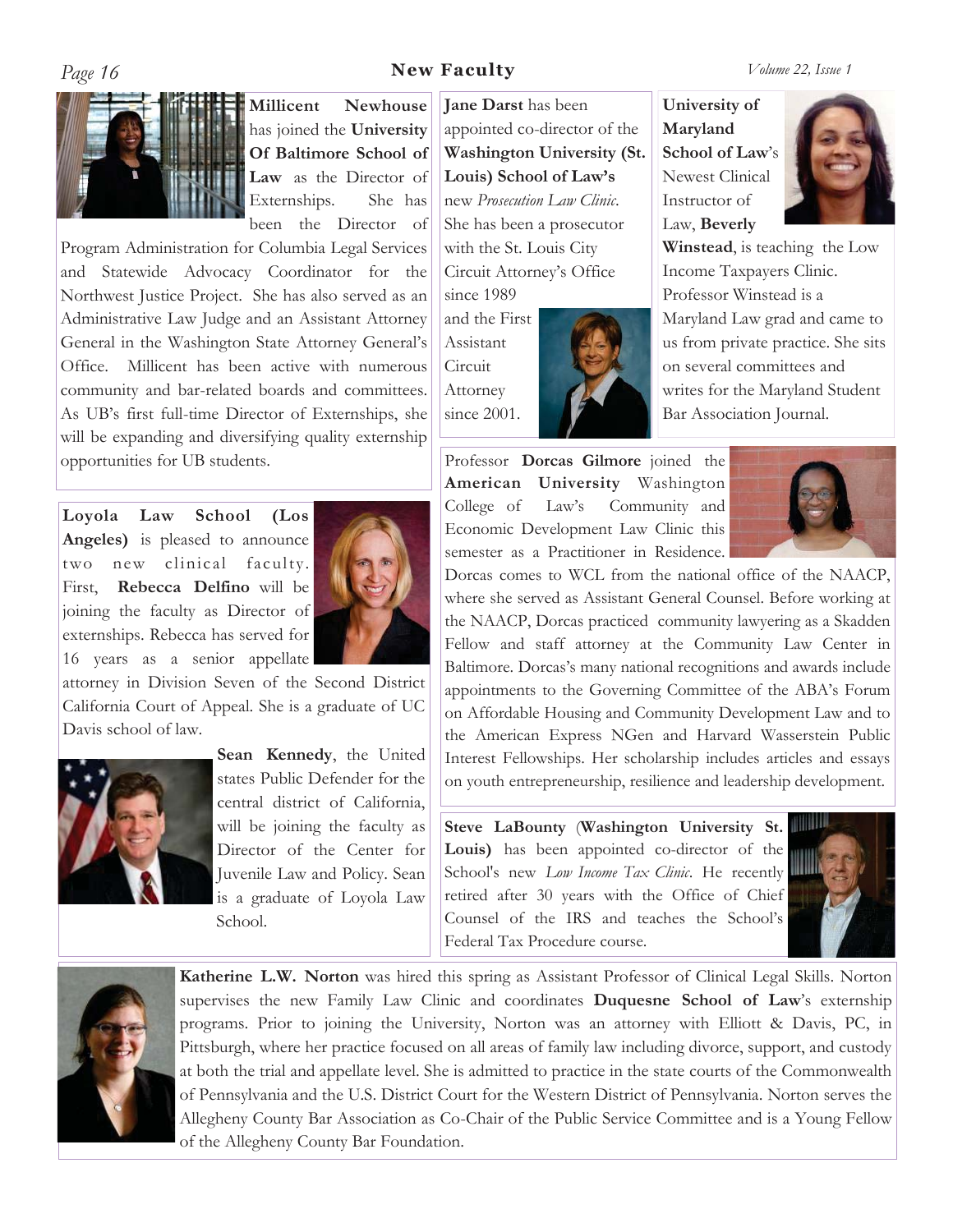### *Page 17* **New Faculty**

#### *Volume 22, Issue 1*

#### **Lisa Weissman-Ward (Stanford)**

Stanford is pleased to have recently welcomed Lisa Weissman-Ward to the Immigrants' Rights Clinic as a Clinical Supervising Attorney and Lecturer in Law. Prior to joining SLS, Lisa worked

for seven years on immigration matters as an attorney at Van Der Hout, Brigagliano, and Nightingale in San Francisco where she supervised a deportation defense team as a Senior Associate. Among the distinct skills Lisa brings to the program, she specializes in complex litigation before the national immigration agencies and courts and the Ninth Circuit Court of Appeals.

We are pleased to announce that **Benjamin Edwards** joined the **Michigan State University** College of Law Legal Clinic as the founding Director of Michigan State's new Investor Advocacy Clinic. The Clinic was made possible by a grant from the



FINRA Investor Education Foundation. The Clinic represents retail investors in FINRA arbitration, provides community education, and comments on regulatory proposals affecting investor interests. Before joining Michigan State College of Law, Professor Edwards practiced in the securities litigation group at Skadden, Arps, Slate, Meagher & Flom LLP's New York office. There, he litigated cases arising out of the Bernard Madoff Ponzi scheme. Professor Edwards researches and writes in the areas of federal civil procedure, immigration, securities regulation, and securities litigation. He is a member of the Public Investors Arbitration Bar Association and the Ingham County Bar Association. In 2013, the Public Investors Arbitration Bar Association recognized him with a service award for his committee work.

**Sarah Narkiewicz** (**Washington University St. Louis)** has been appointed co-director of the School's new Low Income Tax Clinic. She has taught in the School's LL.M. tax program since 2004

and previously practiced as a tax attorney with Husch Blackwell and The Stolar Partnership and as a tax consultant with PricewaterhouseCoopers.





and Special Prosecutor with the Missouri Attorney General's Office.



**Geraldine Doetzer (Maryland)** joined the Drug Policy Clinic as a staff attorney, working on the implementation phase of its Advancing Access to Addiction Treatment Initiative. Ms. Doetzer brings extensive legal services and policy advocacy experience in public benefits and health insurance to the project. Ms. Doetzer was the staff attorney

at the Health Insurance Counseling Project at the George Washington University Law School, Jacob Burns Community Legal Clinics in Washington, D.C., where she provided representation and advice to residents with health law problems, advocated on behalf of low-income consumers and persons with disabilities during the District's implementation of health care reform, and supervised advanced law students enrolled in George Washington's Health Rights Law Clinic.

Professor **Brandon Butler** joined the **American University** Washington College of Law's Intellectual Property Law Clinic last fall as a Practitioner in Residence. Before joining WCL, Brandon was the Director of Public Policy Initiatives at the Association of Research Libraries



(ARL), an association of 125 academic and research libraries in North America. At ARL, he worked on a host of issues ranging from fair use to network neutrality to the PATRIOT Act. Before ARL, Brandon was an associate in the Media and Information Technologies practice group at the Washington, D.C., law firm Dow Lohnes PLLC (now Cooley LLP), where he worked on copyright issues, trademark prosecution, litigation, and corporate transactions involving intellectual property.

CLEA will once again continue its tradition of hosting a table at the Clinical conference. Come by and chat with board members! Donate to the per diem project! Pay your dues for next year! In fact, this would be an excellent opportunity for schools that do group memberships by check to drop off their payment and member list. We will be there in between sessions to be of any assistance. See you in Chicago.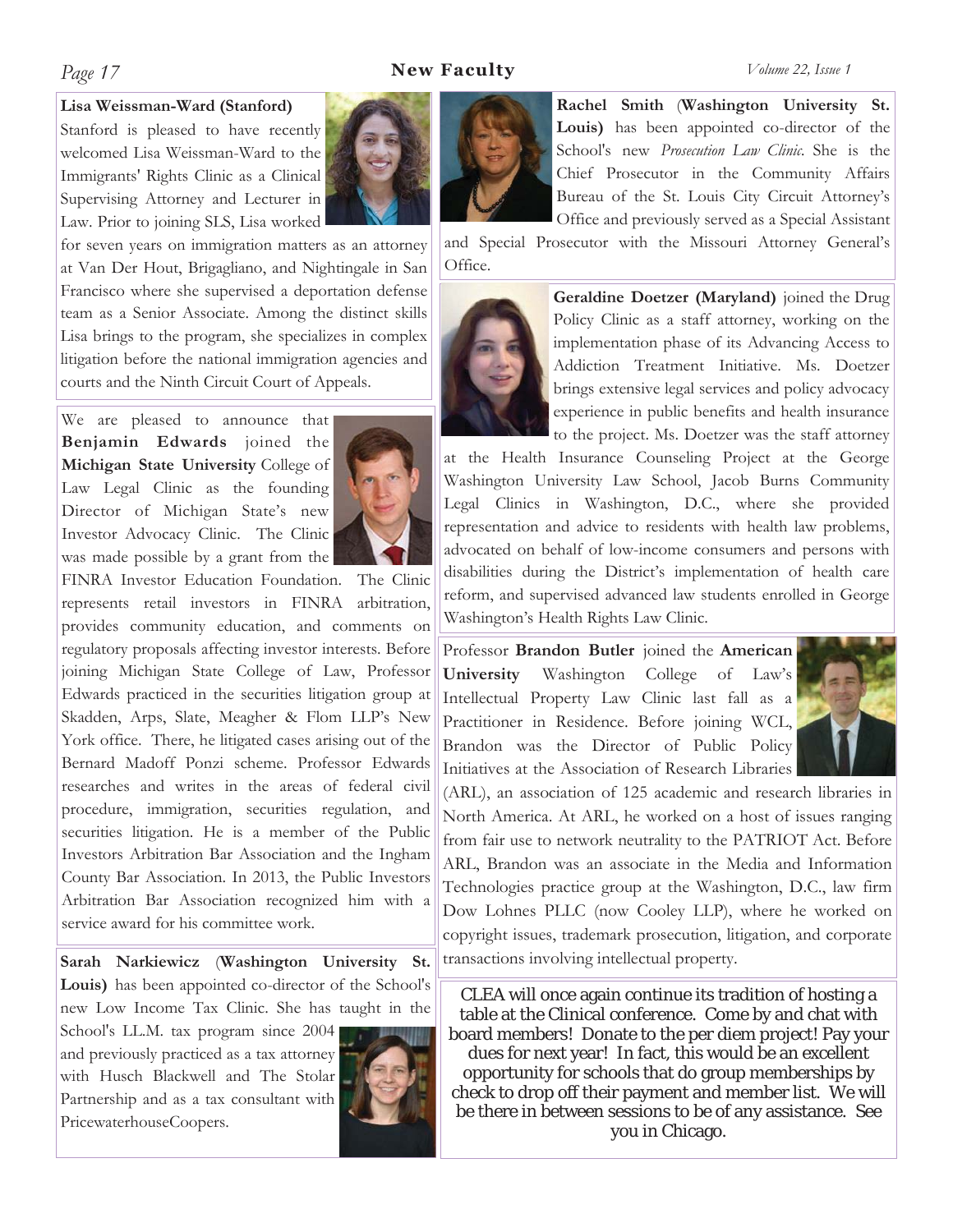## *Page 18 Volume 22, Issue 1*

# **Good News: Books & Publications**



**Shoba Sivaprasad Wadhia (Penn State)**  has published, *My Great FOIA Adventure and Discoveries of Deferred Action Cases at ICE*, 27 Geo. Immig. L.J. 345 (2013).



**Mae Quinn (Washington Univ.— St. Louis)** *Giving Kids their Due:* 

*Theorizing a Modern Fourteenth Amendment* 

*Framework for Juvenile Defense Counsel*, 99 IOWA L. REV. (forthcoming 2014); *The Other "Missouri Model": Systemic Juvenile Injustice in the Show Me State,* 78 MO. L. REV. (forthcoming 2014); *From Turkey Trot to Twitter: Policing Puberty, Purity, and Sex Positivity*, 20 N.Y.U. REV. L & SOC. CHANGE (forthcoming 2014).

### **Tim Tarvin (Arkansas -Fayetteville)**

*The Privilege Against Self-I n c r i m i n a t i o n i n Bankruptcy and the Plight of the Debtor,* 44 Seton Hall L. Rev. 47.

# **Michael Pinard (Maryland)**

*Criminal Records, Race and Redemption*, 16 NYU J. OF LEGIS. & PUB. POL'Y 963 (2013); Op-ed, *Ban the Box in Baltimore,*  Baltimore Sun, January 8, 2014.



**Jon C. Dubin (Rutgers-Newark)***,* SOCIAL SECURITY DISABILITY LAW AND PROCEDURE IN FEDERAL COURT (2014 EDITION CO-AUTHORED WITH CAROLYN A. KUBITSCHEK, THOMSONREUTERS/WEST PUBLISHING CO.) (2014);

Jon C. Dubin, *The Rutgers Cases and the State of the Law of State Law School Clinical Programs*, 65 RUTGERS L. REV. 817 (2013)*.* 

#### **Tanya Asim Cooper (Alabama)**

*Racial Bias in American Foster Care: The National Debate*, 97

MARQ. L. REV. 215 (2013);

*Race is Evidence of Parenting in America: Another Civil Rights Story* in CIVIL RIGHTS IN AMERICAN LAW, HISTORY, AND POLITICS (Cambridge University Press) (Austin Sarat, ed.) (2014).



**Barbara Bezdek (Maryland)** 

"Citizen Engagement in the Shrinking City: Toward Development Justice in an Era of

Growing Inequality," 33 St. Louis University Public Law Review (forthcoming 2014).

### **Deborah Thompson Eisenberg (Maryland)**

*Alternative Dispute Resolution and Public Confidence in the Judiciary: Chief Judge Bell's 'Culture of Conflict Resolution'*, 72 Maryland Law Review 1112 (2013) (with Rachel Wohl and Toby Treem Guerin).



*Regulation by Amicus: The Department of Labor's Policy Making in the Courts*, 65 Florida Law Review 1223 (2013).

*Stopped at the Starting Gate: the Overuse of Summary Judgment in Equal Pay Cases*, 57 New York Law School Law Review 815 (2013).



# **Jennifer Rosen Valverde (Rutgers-Newark)**

*A Poor IDEA: Statute of Limitations Decisions Cement Second-Class Remedial Scheme for Low-Income Children with Disabilities in the Third Circuit*, 41 FORDHAM URB. L.J. 599 (forthcoming 2014);

*Hindsight is 20/20: Finding Teachable Moments in the Extraordinary and Applying Them to the Ordinary*, 20 CLINICAL L. REV. 267 (2013).

**Robert C. Holmes (Rutgers-Newark)**, *Use of Clinic Students' Extant Talents: Negative Exploitation or a Peek at the Future* 



*of Legal Education*, 66 RUTGERS L. REV. \_\_\_ (forthcoming 2014); *Benefits of Chartering in Delaware Versus New Jersey: Busting the Myth and Closing the Gap*, 8 RUTGERS BUS. L. J. \_\_\_ (forthcoming 2014).



CLINICAL LEGAL **EDUCATION ASSOCIATION**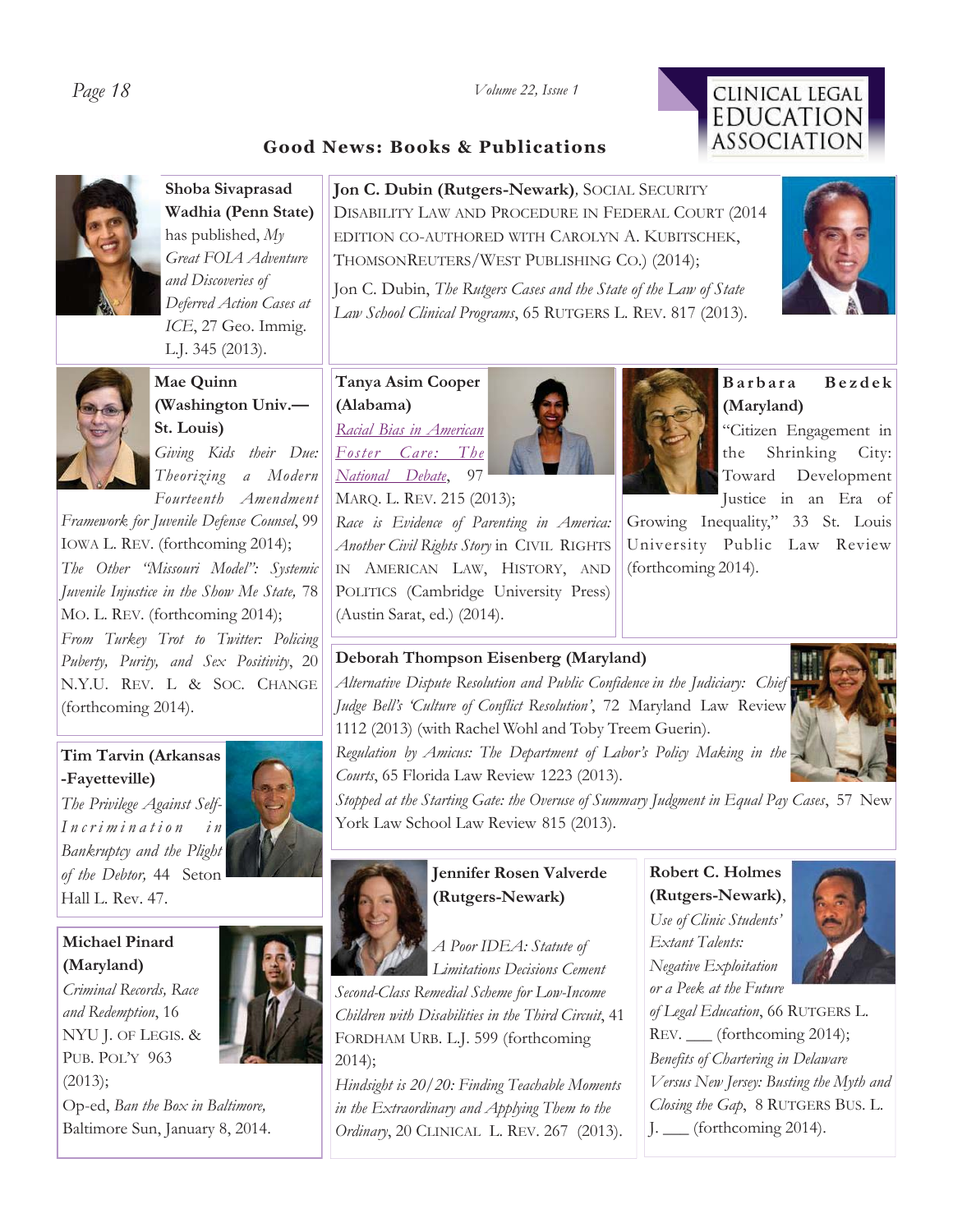# **Laura Cohen (Rutgers-Newark),**

*Extending the Guiding Hand: Incarcerated Youth, Law School Clinics, and Expanding Access to Counsel,* 17 U. PA. J. L. & SOC. CHANGE \_\_\_ (forthcoming 2014); *Freedom's Road: Youth, Parole, and the Promise of* Graham v. Florida *and* Miller v. Alabama*,* 35 CARDOZO L. REV. \_\_ (forthcoming 2013).



**Douglas L. Colbert** (Maryland), *Pretrial Justice: Incarceration* 

*Without Representation at First Bail Hearings,* The Constitution Project, Spring 2014 (forthcoming); Maryland's Pretrial Detention Is Unfair, The Baltimore Sun (op-ed), December 7, 2013.; Justice Before The Trial, The Baltimore Sun, September 6, 2013; Insecure Justice in Maryland, The Baltimore



# **Hugh M. Lee (Alabama)** has published:



Foreclosure and the Elderly Homeowner: An Overview of Possible Solutions, 269 Elder Law Advisory 1 (Thomson Reuters August 2013) (with Jennifer N. Marshall);

Helping to Create an Age-Friendly City: A Town and Gown Community Engagement Project, 40 Social Work and Christianity 422 (2013) (with Michael W. Parker and twelve interdisciplinary aging professionals);

Waiting for Elder Justice: An Overview of the Elder Justice Act, Its Implementation and Future Viability, 275 Elder Law Advisory 1 (Thomson Reuters February 2014) (with Jennifer N. Marshall);

ALABAMA ELDER LAW (West 2013-2014) (5th ed. September 2013) (with Jo Alison Taylor).

**Patricia Campbell (Maryland)** 

"Coping With the America Invents Act: Patent Challenges for Startup Companies," Ohio

State Entrepreneurial Business Law Journal, 355 (2013).





**Guerin (Maryland)** "Preparation,

a Key to Getting the

Most Out of Mediation," Corporate Disputes Magazine, April – June 2014.



**Penny Venetis (Rutgers-Newark)** *Enforcing Human Rights in the United States: Which Tribunals Are Best Suited to Adjudicate Treaty-Based Human Rights Claims*,

23 S. CAL. REV. L. & SOC. JUST. 121 (2014).

**Robert Kuehn** 



**( W a s h i n g t o n Univ.—St. Louis),** *Pricing Clinical Legal Education,* 92 DENVER U.

L. REV. (forthcoming 2014).



**Anjum Gupta (Rutgers-Newark)**  *Nexus Redux*, 90 IND. L. J. \_\_\_  $(forthcoming)$ 

2015); *The New Nexus*, 85 COLO. L. REV. 377 (2014).



**Professor Benjamin Edwards (Michigan State)** co-authored a study titled *The Inequality of Investor Access to Information* for the Public Investors Arbitration Bar Association (PIABA). PIABA released the study on March 6, 2014. It has received substantial coverage and Congressional

attention. Thus far, *The Wall Street Journal*, *Forbes*, *Investment News*, *Reuters* and others have covered the study's findings. Additionally, U.S. Senators Jack Reed and Chuck Grassley issued a joint statement calling on the Financial Industry Regulatory Authority to release more information to the public.

 Professor Edwards's other recent publications include: "FIDUCIARY DUTY & INVESTMENT ADVICE: WILL A UNIFORM FIDUCIARY DUTY MAKE A MATERIAL DIFFERENCE?" \_\_\_ J. OF BUSINES & SECURITIES LAW (forthcoming 2014); "ROLLING BACK THE ECONOMIC LOSS DOCTRINE IN SECURITIES DISPUTES AGAINST FINANCIAL INTERMEDIARIES," 20 PIABA B.J. 39 (2013); "WHEN FEAR RULES IN LAW'S PLACE: SYSTEMIC INTIMIDATION MAY DRIVE PLAINTIFFS OUT OF COURT," VIRGINIA JOURNAL OF SOCIAL POLICY AND THE LAW, 20 V. J. SOC. POLICY & L. 437 (Fall 2013); "WELCOMING A POST-DOMA WORLD," FAMILY LAW QUARTERLY, 47 FAM. L.Q. 173 (Fall 2013).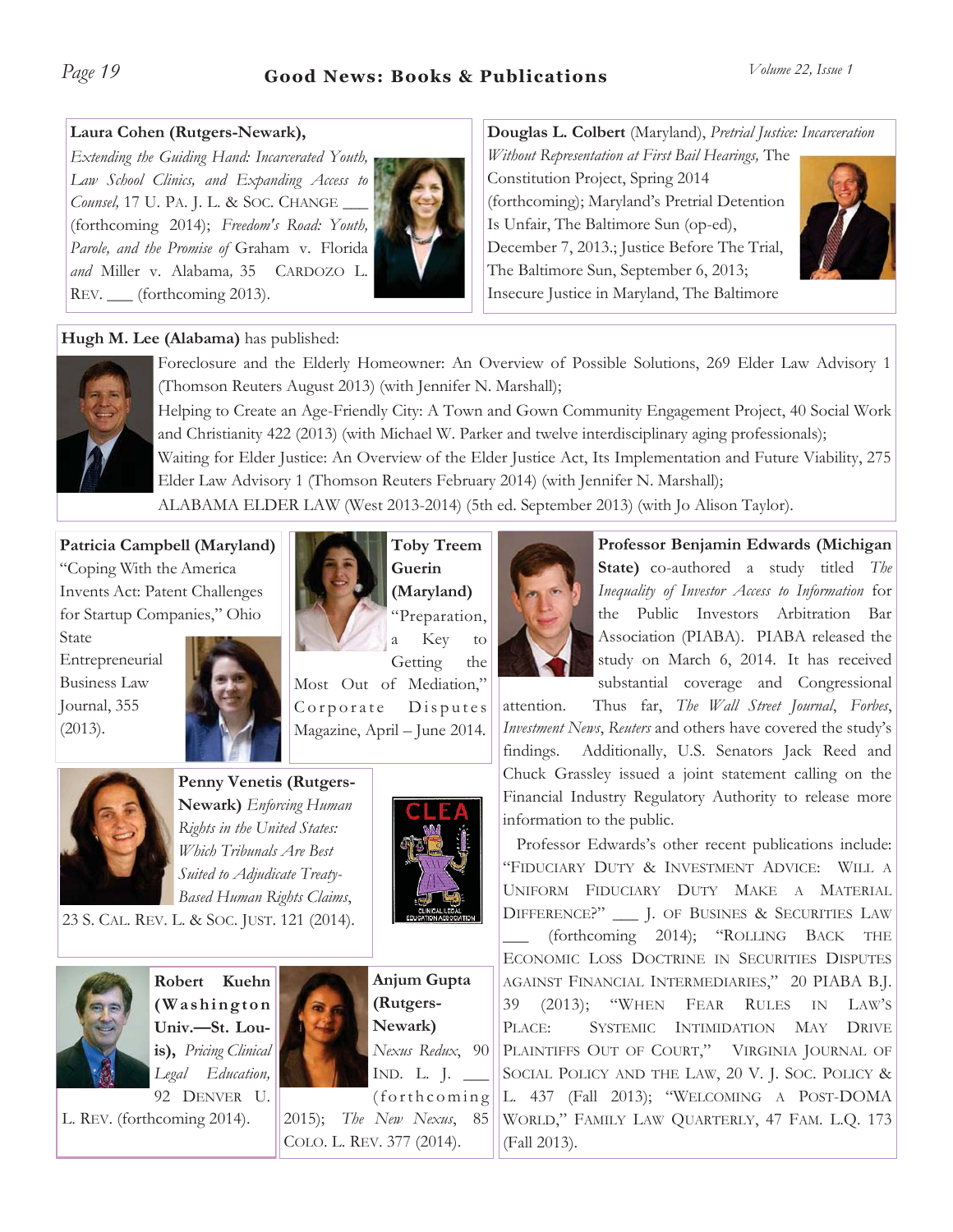*Page 20 Volume 22, Issue 1* 



## **Good News: Books & Publications**

**Deborah Epstein, Jane Aiken, and Wally Mlyniec**, all former or current Associate Deans of the **Georgetown** Clinical Program, have written a textbook for use in the seminar component of clinical courses. Published by West and forthcoming this summer, THE CLINIC SEMINAR provides a fully developed seminar curriculum for use in any clinic, regardless of subject matter, and by any teacher, regardless of experience level. Together, THE CLINIC SEMINAR: TEACHER'S GUIDE and THE CLINIC SEMINAR: STUDENT TEXT provide a full syllabus of 20 model classes designed for two-hour class sessions, with step-by-step instructions so that even a firsttime clinician can enter the classroom with complete confidence. Topics in THE CLINIC SEMINAR include: Client Counseling, Communication and Assumptions, Interviewing, Project Interviewing, Informal Fact Investigation, Storytelling, Theory of the Case or Project, Collaboration, Direct Examination, Cross Examination, Exhibits, Objections, Opening Statements and Closing Arguments, Negotiation, Presentation Skills, Writing, Establishing Professional Boundaries, Conducting Rounds, Ethics, Challenging Assumptions, System Change, and Exploring Justice.

 A typical chapter in THE CLINIC SEMINAR: TEACHER'S GUIDE walks the instructor through classroom set up and material preparation, lecture notes, a step-by-step guide to classroom exercises, and questions to pose to students at various stages of class. A typical chapter in THE CLINIC SEMINAR: STUDENT TEXT includes: a list of student learning goals, a description of class, an assignment in preparation for class, an interdisciplinary reading assignment, and handouts or other take-aways that





students will continue to use throughout their professional lives.

Professor **Carol Suzuki (New Mexico)**, who teaches in the UNM School of Law's Community Lawyering Clinic, recently published an article in the *Comparative Law Review* of



Waseda University's Institute of Comparative Law. "How Law Schools in the United States Are Responding to Decreasing Applications and Job Prospects," 47 COMPARATIVE L. REV. 123 (2014) (translated by Yoshitaka Nakamura), was published following a public lecture Professor Suzuki gave in April 2013 at Waseda University, in Tokyo, Japan. Waseda Law School is home to the largest clinical law program in Japan and leads the development of clinical legal education in that country.

## **Randi Mandelbaum (Rutgers-Newark)**,

*Re-Examining and Re-Defining Permanency from a Youth's Perspective*, 43 CAP. U. L. LAW REV. \_\_\_ (forthcoming 2014).



**Frank Askin (Rutgers-Newark)**,

*Expanding Voter Participation in New Jersey,* 286-FEB N.J. LAW. 10 (2014).



**Renée Hutchins (Maryland)**  *Stop* Terry*: Reasonable Suspicion, Race and a Proposal to Limit* Terry *Stops*, 16 NYU J. OF LEGIS. & PUB. POL'Y 883 (2014).



 **Peter Joy (Washington Univ.—St. Louis),** *New Ideas in Law and Legal Education Introduction*, 43 WASH. U. J. LAW & POLICY 1 (2013); *Prosecutors' Disclosure Obligations in the U.S.*, 42 HITOTSUBASHI J. L. & POLITICS 51 (2014) (co-author);



*Law Schools and the Legal Profession: A Way Forward*, 47 AKRON L. REV. 177 (2014); *The Ethics of Talking to the Media*, 28 ABA CRIM. JUST. 17 (2014, Winter) (co-author).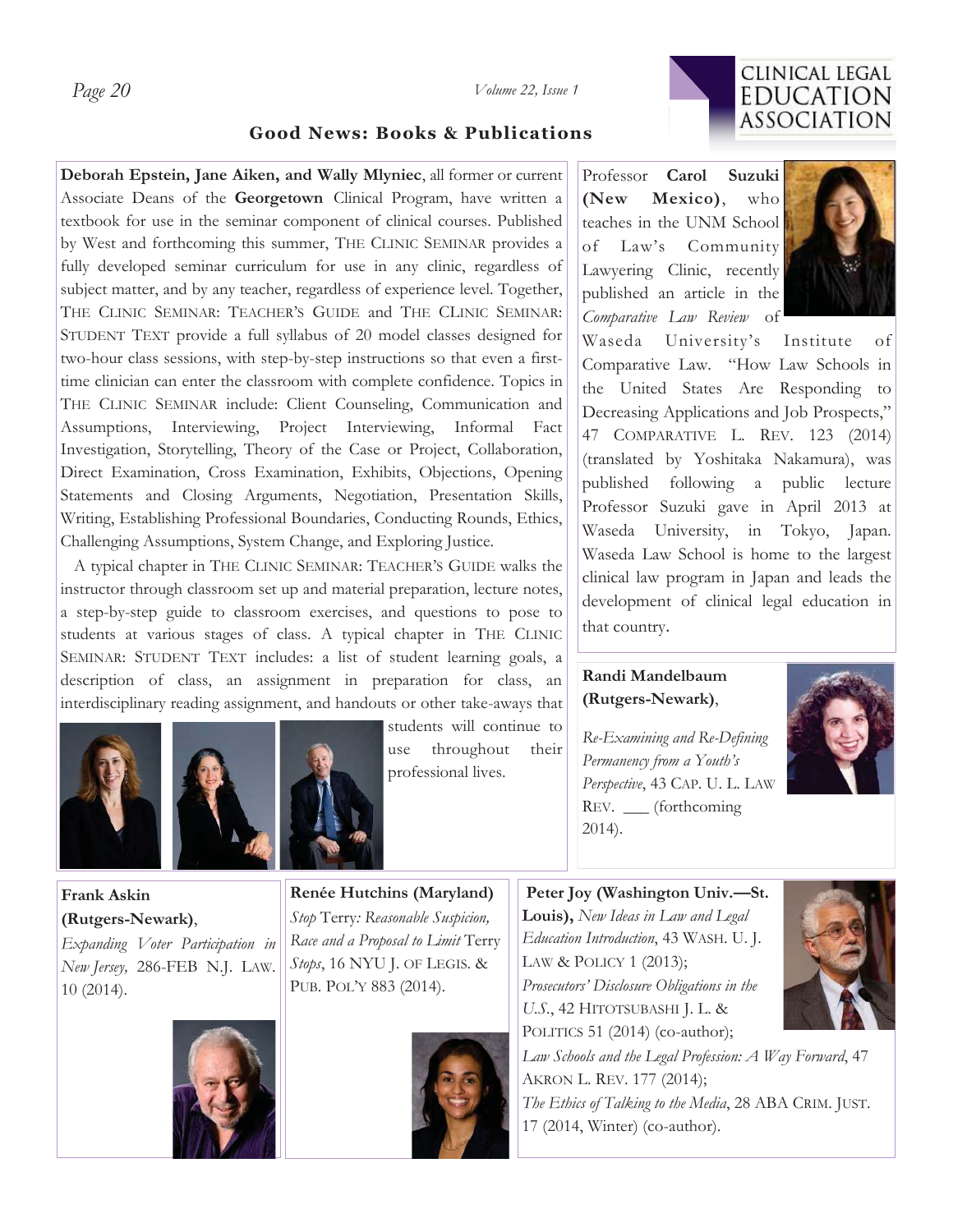# CLINICAL LEGAL **EDUCATION ASSOCIATION**

# **Good News: Books & Publications**

# **Transforming the Education of Lawyers: The Theory and Practice of Clinical Pedagogy***,* a new book by **Sue Bryant, Elliott Milstein and Ann Shalleck**, will be available in late April. All chapters are co-authored. Co-authors include Jane Aiken, Bob Dinerstein, Conrad Johnson and Jean Koh Peters. The book also includes essays about clinical teaching. Essayists include Mark Neal Aaronson, Bryan Adamson, Alicia Alvarez, Claudia Angelos, Sameer Ashar, Beryl Blaustone, Juliet M. Brodie, Elizabeth B. Cooper, Deborah Epstein, Carolyn Grose, Kristin Henning, Conrad Johnson, Donna Lee, and Wallace J. Mlyniec. The authors have donated any royalties from the book to CLEA.

The book, published by Carolina Academic Press, focuses on what and how to teach students about being a lawyer as they take responsibility for clients in a clinical course. The book identifies learning and lawyering theories as well as practical approaches to planning and teaching; it highlights how the four clinical methodologies—seminar, rounds, supervision, and fieldwork—reinforce and complement each other. It illustrates clinical education's transformative potential to create ethical, skilled, thoughtful practitioners imbued with professional values of justice and service. With contributions by both seasoned and newer clinical educators, the book addresses issues faced by all who teach in experiential lawyering courses. For those attending the clinical conference, the publisher is offering a 20% discount off the purchase price of \$49.95. The discount offer is good through the end of July, 2014.

|                         | <b>SUMMARY OF TABLE OF CONTENTS</b>                                                               |
|-------------------------|---------------------------------------------------------------------------------------------------|
| <b>CHAPTER ONE</b>      | THE WHOLE IS GREATER THAN THE SUM OF ITS PARTS: CLINICAL<br><b>METHODOLOGIES AND PERSPECTIVES</b> |
| <b>CHAPTER TWO</b>      | <b>LEARNING GOALS FOR CLINICAL PROGRAMS</b>                                                       |
| <b>CHAPTER THREE</b>    | THE CLINICAL SEMINAR: CHOOSING THE CONTENT AND METHODS FOR<br><b>TEACHING IN THE SEMINAR</b>      |
| <b>CHAPTER FOUR</b>     | PLANNING AND TEACHING THE SEMINAR CLASS                                                           |
| <b>CHAPTER FIVE</b>     | <b>SEMINAR ESSAYS</b>                                                                             |
| <b>CHAPTER SIX</b>      | ROUNDS: CONSTRUCTING LEARNING FROM THE EXPERIENCE OF PEERS                                        |
| <b>CHAPTER SEVEN</b>    | <b>GENERATING CONVERSATIONS: PLANNING &amp; FACILITATING ROUNDS</b>                               |
| <b>CHAPTER EIGHT</b>    | <b>ROUNDS ESSAYS</b>                                                                              |
| <b>CHAPTER NINE</b>     | <b>SUPERVISION: A CONCEPTUAL FRAMEWORK</b>                                                        |
| <b>CHAPTER TEN</b>      | THE PRACTICE OF SUPERVISION                                                                       |
| <b>CHAPTER ELEVEN</b>   | <b>SUPERVISION ESSAYS</b>                                                                         |
| <b>CHAPTER TWELVE</b>   | FIELDWORK: THE EXPERIENCE THAT SPARKS THE LEARNING                                                |
| <b>CHAPTER THIRTEEN</b> | <b>DESIGN ESSAYS</b>                                                                              |
| <b>CHAPTER FOURTEEN</b> | LEARNING TO BE A LAWYER: EMBRACING INDETERMINACY AND UNCERTAINTY                                  |
| <b>CHAPTER FIFTEEN</b>  | REFLECTING ON THE HABITS: TEACHING ABOUT IDENTITY, CULTURE, LANGUAGE                              |
|                         | <b>AND DIFFERENCE</b>                                                                             |
| <b>CHAPTER SIXTEEN</b>  | <b>TALKING ABOUT RACE</b>                                                                         |
|                         |                                                                                                   |





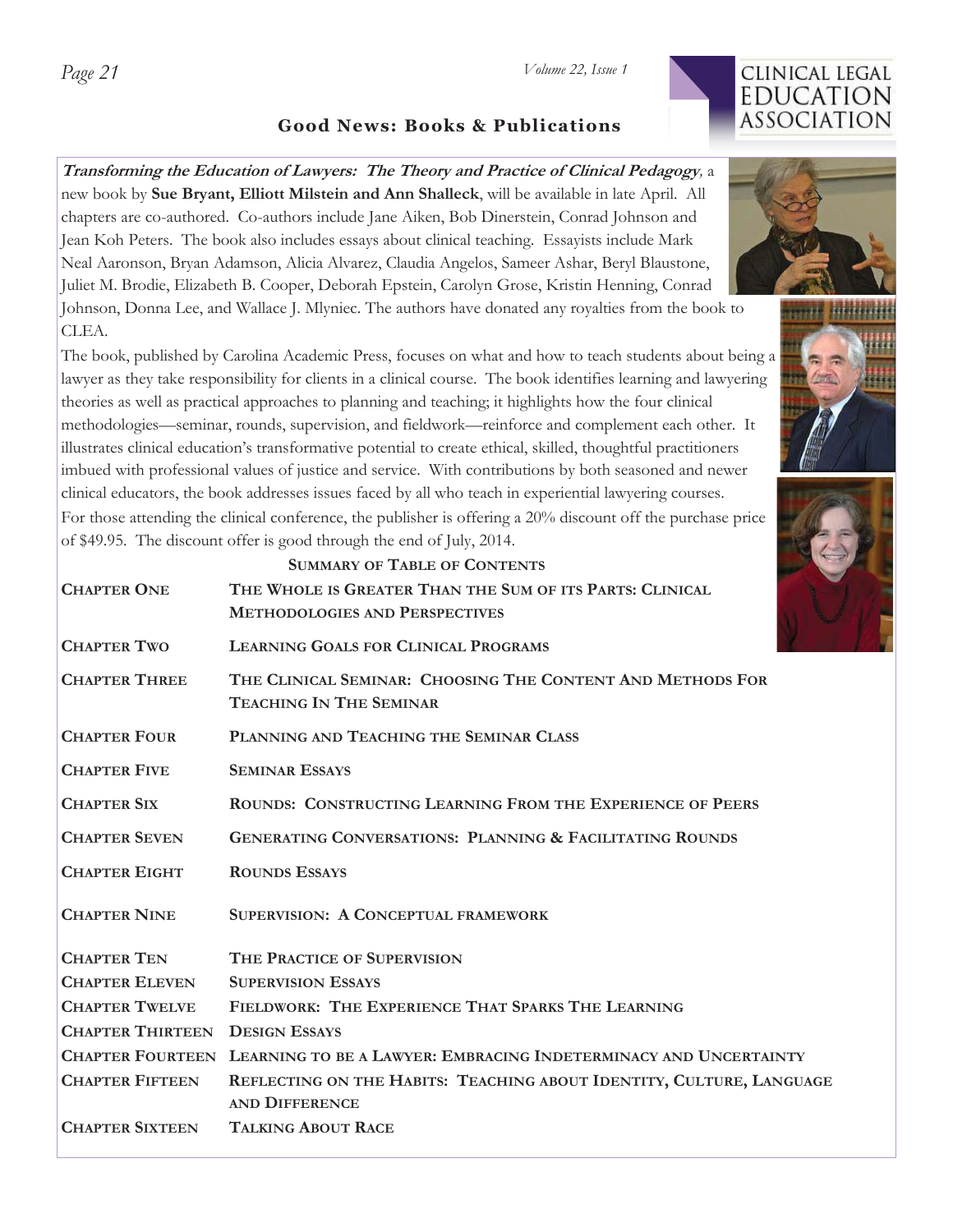**ClinINC: Using Business Concepts to Manage your Clinic** 

**By** 

#### **Lisa Pollan**

*Though clinicians are generally not trained in business and management, business principles can help clinics connect with the community, expose students to business principles as they relate to lawyering, and streamline day-to-day operations. This is the first in a series of articles that explores how business concepts can contribute to law school clinics.* 

## **MARKETING AND BRANDING YOUR CLINIC**

You may not have thought about your clinic "brand," but this business concept can be a valuable tool. In the business world, a strong brand adds value to a company by communicating to the consumer both the tangible benefits of a product and a promise of value and quality. Companies spend time and money ensuring that their brand is properly positioned—that it appeals to the consumer base they most want to target and communicates how the product or service meets those consumers' needs. As more clinics do work in the local community beyond individual direct representation, including project-based work, a strong clinic brand can lend value by helping clinics to create a reputation within the community and attract project work that is a good match for the clinic's model. Though not explicitly discussed in this article, a strong clinic brand can also assist clinics in marketing to prospective students. This article shares tips for creating and maintaining a strong clinic brand that is relevant, authentic, and conveys the value of the clinic's work.

1. Create a positioning statement.

 Just like companies position themselves to consumers, clinics should consider how they want to position themselves to potential clients. Clinics can use positioning statements to more clearly and consistently communicate their value to potential clients and attract clients and projects that are a good match. A positioning statement is a short paragraph that:

- x Identifies the target consumer or client segment
- Defines what the product or service does for the client (sometimes called the "frame of reference")
- Differentiates the product or service from other options available to the client
- Deepens the connection to the client by connecting to the client's emotional goal

 Positioning statements can be incorporated into clinic materials to communicate the brand to clients. By telling clients who you are and what you are about, you can attract projects and clients that are an excellent match for your model.

 At The Community Justice Project, we use the following positioning statement in our materials for prospective project clients:

*The Community Justice Project is a clinic at Georgetown University Law Center where teams of students, supervised by experienced attorneys, act as advocates for community, non -profit, educational, faith-based, and other organizations and groups. Students serve as advocates, consultants, advisors, capacity-builders, strategic planners, policy analysts, and community organizers to help clients tackle complex, high priority projects across a wide variety of subject areas.* 

 Our positioning statement defines the project work of the clinic to the target client base, differentiates the clinic by describing the unique role students play to organizational clients, and connects to the emotional goal of the client: solving their biggest, most pressing problems.

 Similarly, Michigan Law's Transactional Lab has a short but powerful positioning statement that defines the target client and work and connects to the emotional goal of the client by highlighting that its projects are of high priority to the client:

*The Transactional Lab presents corporate clients with an opportunity to work with bright and motivated law students, working directly under faculty supervision, on transactional matters of value to the company.* 

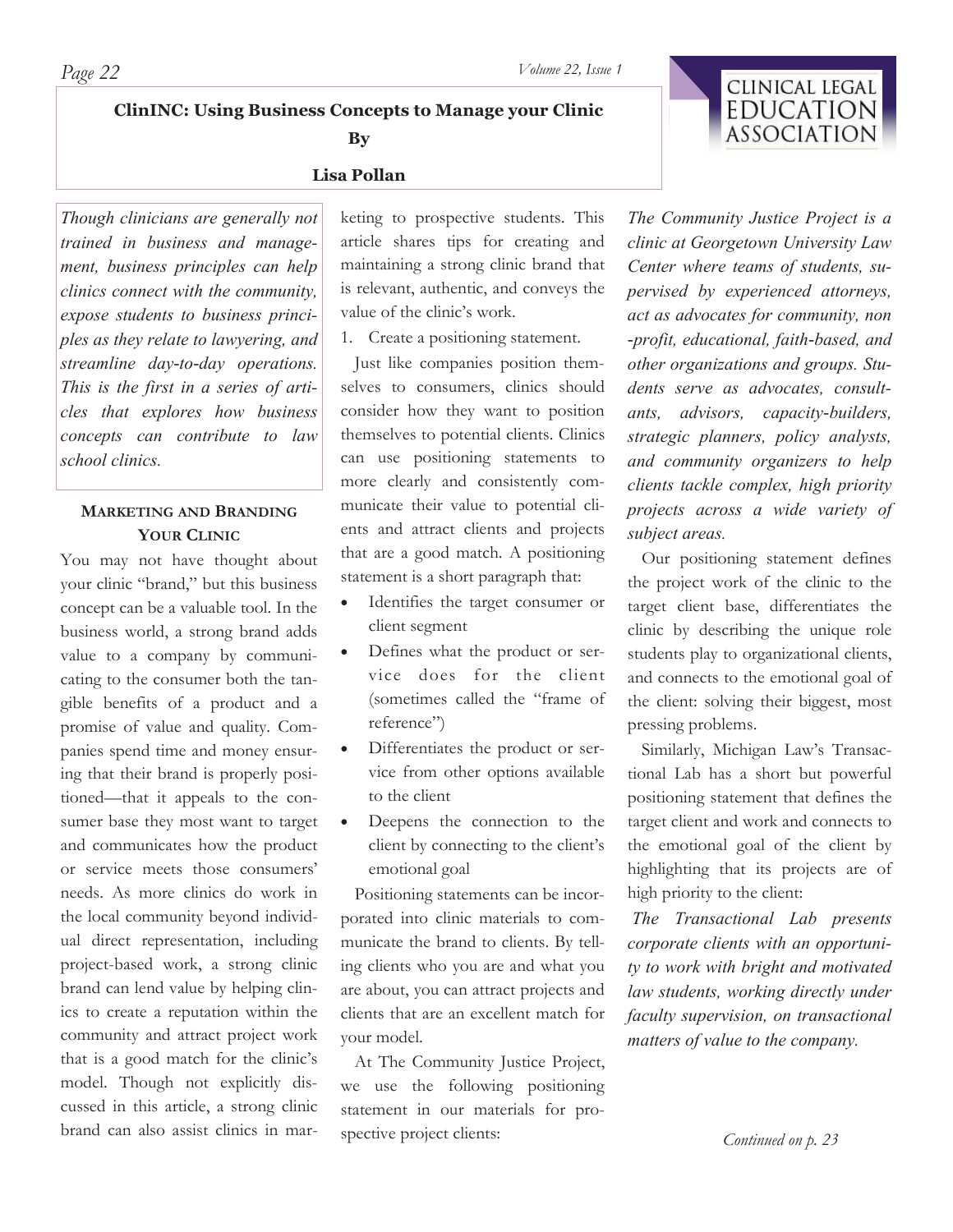## **ClinINC: Using Business Concepts to Manage your Clinic, continued.**

 The Prisoners and Families Clinic at Columbia Law School's positioning statement uses powerful, action-oriented language to define and differentiate the work of the clinic:

*The Prisoners and Families Clinic operates at the intersection of the criminal justice and family court/child welfare systems and engages in both education and advocacy. The clinic informs people in prison about their parental rights and responsibilities and the ways in which they can advocate effectively for themselves. The clinic also provides advocacy to people who have been released from prison, as well as their family members, to help them achieve reunification.*

 Some clinics may already know who their target client is and what sets the clinic apart, and just need to find the right language. Other clinics may need to reflect on their work and their unique value before crafting the positioning statement. The tips in the sidebar can help clinics to develop their positioning statements.

2. Build a portfolio of branding materials to support your positioning.

 Once you have your positioning statement, you will want to develop the more tangible aspects of your brand, which will allow clients and the community to recognize you and your work. It may be helpful to reach out to your university or law school communications office for assistance in developing your branding materials, as graphic designers may be available to help you execute your vision. The university may have certain branding requirements, and communications office staff can help you to consider how your branding choices fit visually with the university brand. You might develop:

*Continued on p. 24* 

#### **How to Develop a Positioning Statement**

#### **Identify the target client**

Consider what types of clients you have been best able to serve (large organizations? informal community groups?), or what projects have been the best fit for your clinic's work style (multi-year projects? short one-off projects?). Identify where your unique value intersects with a need of a particular type of client. Who stands to benefit the most from what you offer?

#### **Define your frame of reference**

It is likely that clinics have numerous ways of describing their work. Comb through the materials you already have (recruitment materials used with students, information on a law school website, or written work produced for clients) and look for themes and buzzwords that appear often. What roles do students often play? What types of activities or learning often takes place? Track the commonalities, and you will have a basis for crafting your messaging. Look for language that resonates the most or that you use often.

#### **Differentiate your work**

What sets the clinic apart in terms of the type of work it does, or how it goes about its work? It can be helpful to think about any common misconceptions about your work. What is hard to explain about your model because it is unique or different? What do clients or students sometimes assume that is incorrect?

#### **Deepen your connection to the client**

Relate your work to the client's emotional goal. What is the mission of your ideal client organization and what drives them to do the

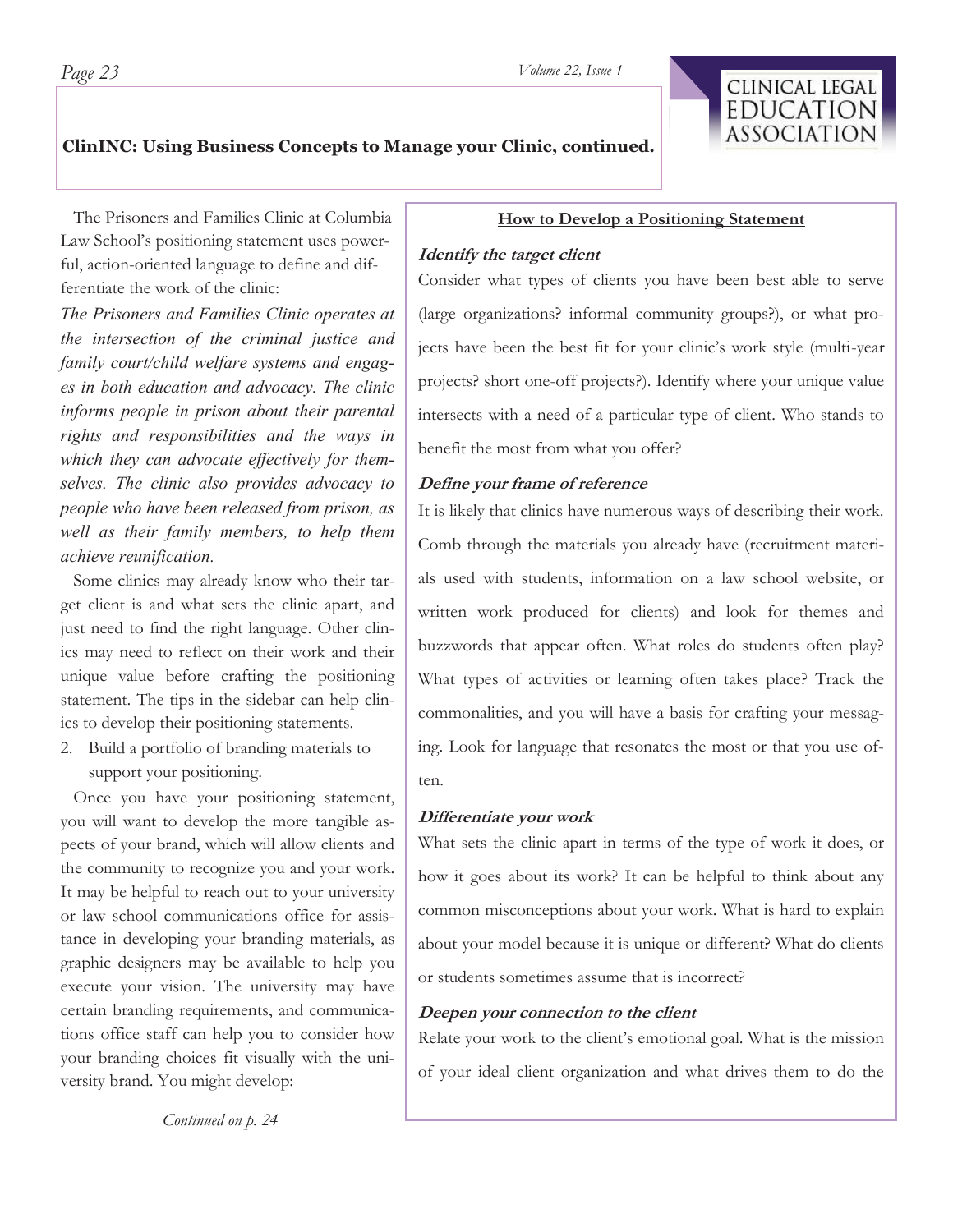

### **ClinINC: Using Business Concepts to Manage your Clinic, continued.**

- *A clinic logo*, which could include the name of your clinic and the name of the university. You will want the logo to be visually appealing in both black and white and color, and in various sizes. Once you have your logo, be sure to use it consistently. It can be helpful to create a style guide for clinic students and staff that explains how to use the logo and other branding elements on written products.
- An outreach flyer, which could include your logo, positioning statement, contact information, and the process for applying to be a client. Calls to action can help motivate potential clients. You may also want to include examples of past projects you have worked on.
- x *Document templates*, which can give your written work products a standard look and feel. Templates in Word can be created fairly easily to set font and style choices. Your communications office may be able to create visually appealing covers for your work that include your logo so you end up with a body of work that has a common visual feel.
- 3. Use your branding materials consistently.

 Now that you have a positioning statement and portfolio of brand materials, you will want to update all current materials with your new messaging and branding elements. This includes your website, student recruitment materials, write ups of past work, and office signage. Take inventory of what materials need to be updated. The more consistent your brand, the more clients will develop strong and positive associations with your clinic.

Interested in learning more? Check out these resources on marketing, branding, and positioning:

http://blog.ecornell.com/what-is-abrand/

http://blog.ecornell.com/how-towrite-market-positioning-statements/

http://www.entrepreneur.com/ article/77408

http://designshack.net/articles/ graphics/how-to-build-a-brand-biblevisual-style-guide/

Lisa Pollan is the Program Coordinator for The Community Justice Project and The Social Enterprise & Nonprofit Law Clinic at Georgetown Law. She is also a first year evening MBA student at Georgetown University's McDonough School of Business.

> Lisa can be reached at lkp33@law.georgetown.edu

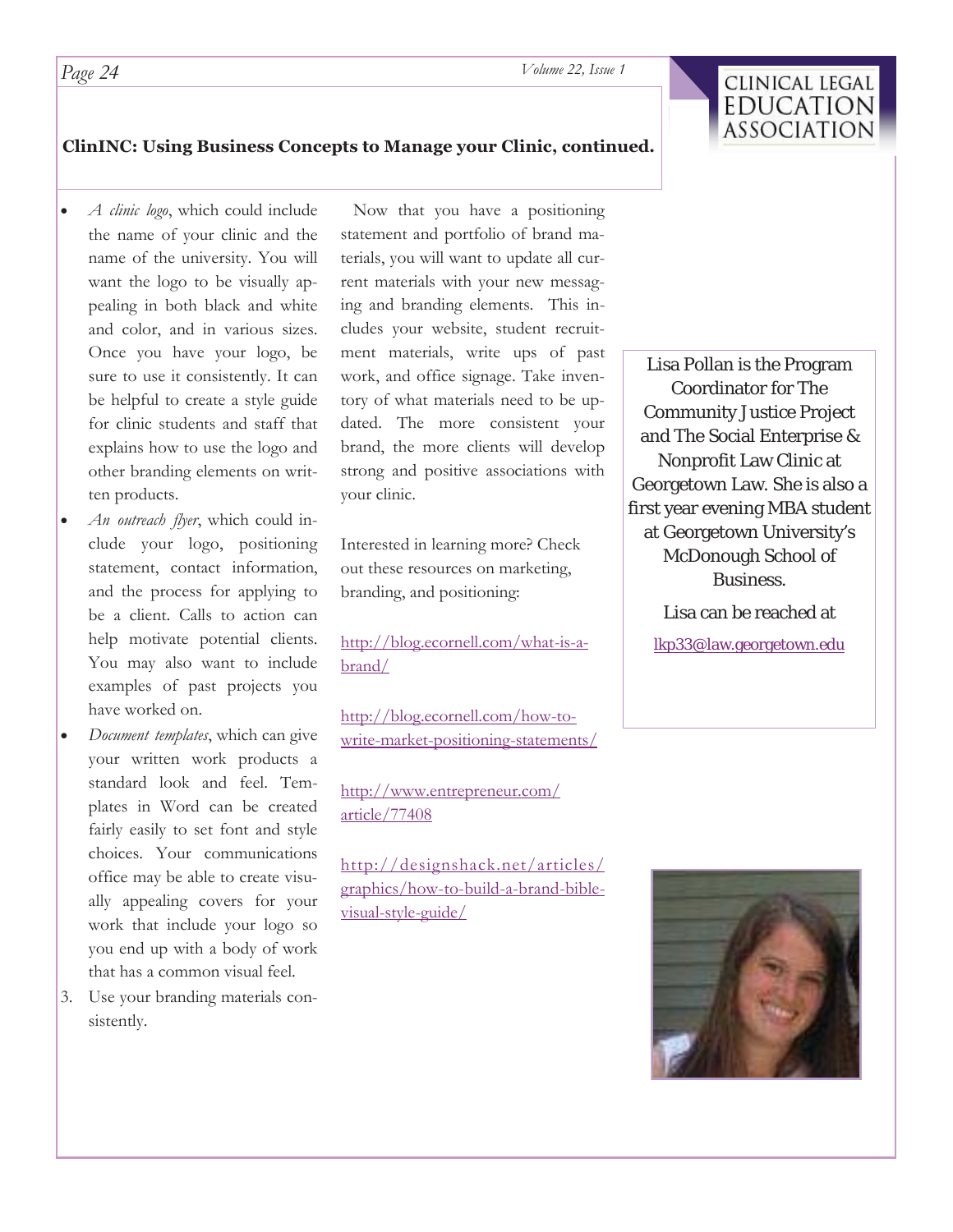# *Page 25* **International Clinical Legal Education Perspectives: How Teaching Abroad Makes Us Better Clinicians**

#### **By**

#### **Lisa Radtke Bliss**

 Cross cultural collaboration has the potential to transform our teaching and the way we view ourselves as clinicians. The exchange and spread of ideas about clinical teaching, and exploring the nature of clinical teaching in other countries provides us with a new lens through which to view our approach to teaching our students how to become professionals. Such international exchanges extend the boundaries of our home institutions and by extension, our students. Exposing ourselves to the act of not only observing teachers in other countries but attempting ourselves to teach students in those countries, students whose first language is not English, puts us in unfamiliar territory, both literally and figuratively. As other clinicians have noted, it is these moments of "discomfort" from which we have much to learn.

 Clinicians who teach in live-client clinics assume great responsibility for our students' learning while at the same time holding a responsibility toward our clients. We attempt to reconcile these two responsibilities. We also become accustomed over time to not having total control over the progression of a case or the behavior of a client. For many clinicians, the inherent unpredictability of legal cases and the need to adapt and extract important lessons for our students from any case occurrence or outcome makes clinical teaching both exciting and challenging. In my own

three-credit clinic, I have found it challenging to balance the demands of preparing students to handle the varied needs of clients as they occur within a single semester against my desire to create a slower, more deliberate, thoughtful process of progressive learning. I had the opportunity to reflect and gain perspective on these challenges while teaching in Southeast Asia for the past two summers.

 I taught students and mentored faculty in Thailand during the summers of 2012 and 2013. These experiences had a profound impact on me both personally and professionally. My time there was a journey that began with a feeling of being "upside down;" I had landed in a place where everything was different. I did not have my usual resources, creature comforts, or language. I had to learn to navigate the town and the university, understand the routines of the faculty and students, and learn the customs of the culture. I was tasked with collaborating with faculty, developing a working plan for a clinic, and helping faculty design experiential exercises for their courses. I was lucky that everyone spoke some English, and I took Thai lessons. Because of differences in culture, language and our accents, it was necessary to test constantly to make sure that we understood each other. I had to force myself to slow my usually fast pace of speaking. My experience of slowing my speech to accommodate learners for whom English was not a first language

turned out to benefit me, as I began to not only slow my speech, but to slow myself down in every way. Because I was away from the usual frenetic pace I experience at home, I was hyper-focused on the tasks and goals I had before me in Thailand. I was forced to deconstruct every lesson, to identify the reasons for every single concept I wanted to teach, to reduce the process of learning into incremental steps. This reductive exercise opened up new channels of thinking for me about how I approach clinical teaching generally, and influenced my thinking about future approaches to curriculum development on a micro as well as a macro level.

CLINICAL LEGAL **EDUCATION** ASSOCIATION

I taught students in Thailand who were unfamiliar with active learning, and I asked them to make a transition from the familiar style of passive learning to experiencing more active forms of learning. They had significant resistance to this. I was trying different approaches to encourage students to be active in class, and coaching other professors to do the same. Thai professors admitted that they had received training in many of the techniques I employed, but that they were not prepared to incorporate them into their classes. My presence served as incentive for them to try different approaches, and also for them to debrief the experience afterward. One of the insights I had during this experience was that transpar-

*Continued on p. 26*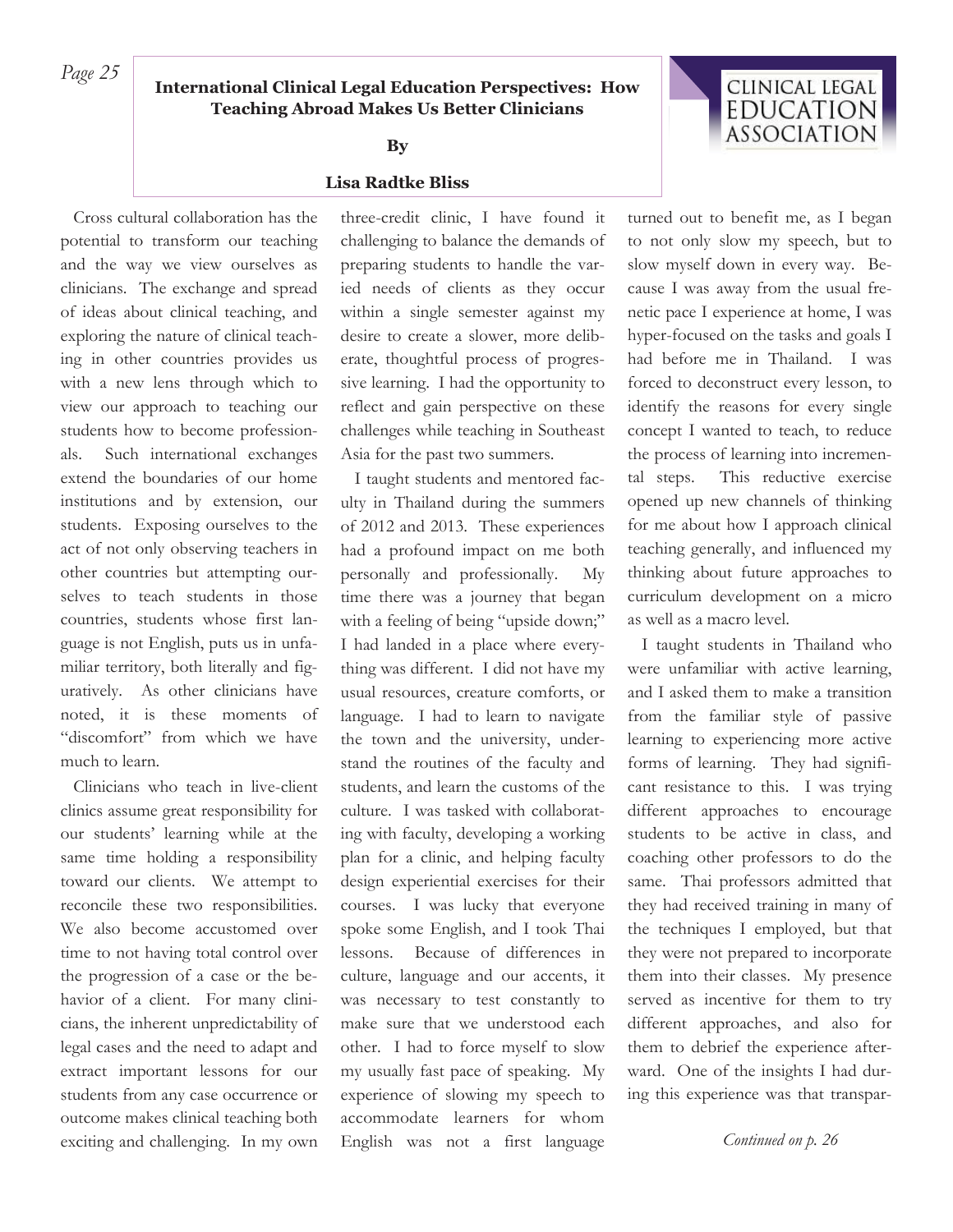# CLINICAL LEGAL **EDUCATION** ASSOCIATION

## **International Clinical Legal Education Perspectives: How Teaching Abroad Makes Us Better Clinicians, cont'd**



Lisa Radtke Bliss is Associate Clinical Professor, Director of Experiential Education, and Co-Director of the HeLP Legal Services Clinic at Georgia State Law. She also holds an adjunct faculty appointment in the Department of Pediatrics at Morehouse School of Medicine.

Lisa is a regular presenter at national and international conferences on legal education as well as conferences in the health field.

Lisa can be reached of at

lbliss@gsu.edu

parency for students was critical. Clinical pedagogy was new to them, so it was important for me to help them understand why I was doing what I was doing in class. They needed to have a clear understanding of the process of how they were going to be learning and why we were doing it that way. Helping students apply their learning to a bigger context and to understand that what they were learning was a skill that could be employed as a lawyer was an important part of getting them to "buy in" to the idea of a new way of learning. Making frequent connections between individual lessons and exercises to their larger goals as professionals also helped students understand their education as more complete.

 In the same way, clinical pedagogy is unfamiliar to my students at home. Upon returning from my international teaching experience, I realized that there were more similarities between my own students and the Thai students than I originally believed. I began to think about how I might make the learning experience more comfortable and perhaps successful for my students if I employed some of the same techniques I used in Thailand. This requires more discipline on my part. It means that I must identify prior to every class, every student supervision meeting, and every client event what my goals are for student learning in those contexts. To be a better teacher I must slow down, be intentional, and transparent. It can take a little more time to explain the "why," but often explaining why we are doing something helps complete the lesson for students and connect the threads of their experience into a coherent whole.

 Another lesson I re-learned is to take advantage of the accessibility of expertise from others. While I was teaching in Thailand, I regularly communicated with U.S. colleagues via email. In particular, there was a moment where I had reached completely unfamiliar territory when I was asked to teach a course of 300 students. I did not waste time waiting for the panic to set in but instead called upon talented colleagues whom I admire and asked for their ideas. In response, I received their suggestions and encouragement. While the help was important and gratefully received in that context, I also realized that within my own institution and within the clinical community at large I have access to brilliant teachers with whom I can exchange ideas and advice as a regular practice, not just when I am tasked with something overwhelming. Engaging in discussions about teaching makes me a better teacher, and my own experiences in international teaching have given me an important perspective to share in such conversations.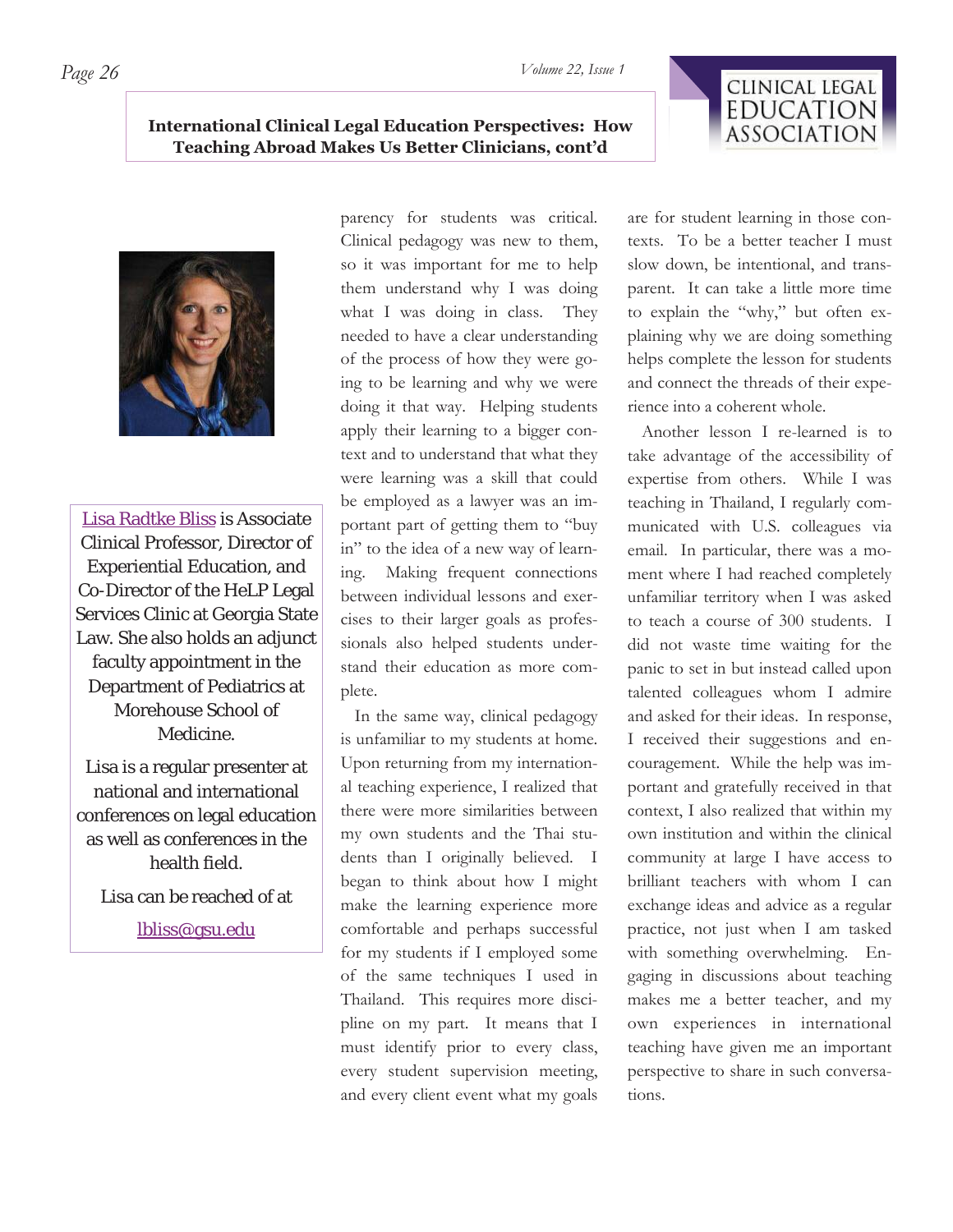# **Perspectives for Clinicians, New Study on Lawyer Well-being**

#### **By**

#### **Larry Krieger**

 With my research partner, Ken Sheldon, I was finally able to finish a project of many years seeking to determine what actually contributes to lawyer emotional well-being and life/ career satisfaction. We gathered detailed data from 6200 lawyers in four states, and investigated a variety of diverse factors, including choices in law school, legal career, and personal life, and the psychological needs and motivations shown in our previous research to most strongly affect law student well-being. We then standardized the results, to allow comparison of the apparent impact of all of the diverse factors on happiness and satisfaction. The findings were striking and have particular relevance for clinicians; they showed that the hierarchical, competitive, and materialistic priorities common to many law schools and law firms can undermine lawyer happiness and satisfaction.

 We delineated five groups of wellbeing factors, organizing the results by strength of association with lawyer well-being. The highest tier included factors that, unfortunately, are often marginalized in law school and have been shown in previous research to erode in law students - psychological needs and intrinsic motivation. The second tier included supportive supervision at work (precisely mirroring the exceptional impact of supportive teaching on our law student subjects) and intrinsic/ altruistic values. Conversely, the

more external factors typically afforded most importance (income, law school debt, class rank, law review, and USNWR law school ranking) showed zero to small correlations with lawyer well-being. These factors constituted the fourth of the five tiers of well-being correlates, followed only be demographic differences. You may glean the huge disparity between the correlations of these factors and the more personal and interpersonal factors with a few examples (all on a scale where 1.00 represents a perfect 1:1 correlation with well-being): the effect sizes of increasing income and law school debt on graduation were each .19; for law school class rank, .12, for higher USNWR school rank, .05, and for law review participation, .00. By contrast, the correlations with well-being for integrity, close relationships, and sensed competence were .63-.66, for meaning in work, .55, and for supportive supervision, .46.

 Various findings suggested that competitive "success" as defined with traditional academic and economic measures does not translate to the real life of lawyers. For example, when comparing subjects by practice grouping, the group with the highest mean pay and class ranks, lawyers in "prestige" jobs, were *less happy, and felt less competent* in practice, than the group with the lowest mean grades and pay, lawyers in public service positions. Thus, both "success" and





"competence" as traditionally measured in law school do not appear to translate to real lawyers in actual work settings. Indeed, simple personal choices such as taking vacation days from work had the same or greater apparent effects on well-being than earning more income or any of the other external markers of success. Other specifics can be seen in the table below. There are many interesting findings not reflected in the table or this summary (see link below for full study).

 We did survey to see if clinic or externship experiences would directly relate to improved well-being, but the data was not telling. The methodology used provides many possible explanations for that (other than that clinics are not helpful in this regard), and the mean age of subjects was 47 years old, so that direct effects of clinic in law school could be well obscured by that time. The findings do indirectly support the well-being value of clinics and externships however. First, the most important factors relating to well -being are also factors that would tend to develop more in experiential pro-

*Continued on p. 28*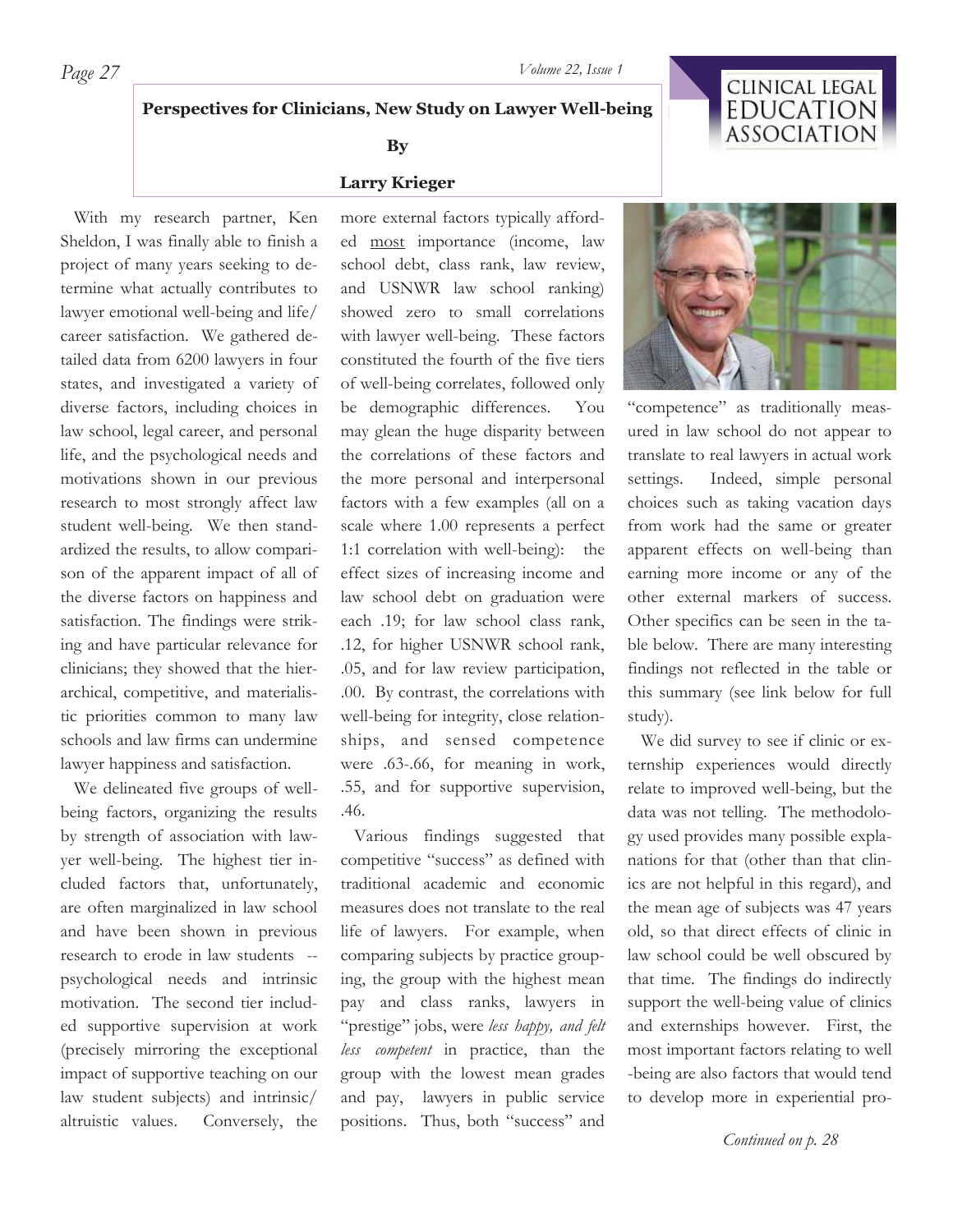# *Page 28* **Perspectives for Clinicians, New Study on Lawyer Well-being, continued**

grams -- autonomy, competence, relat-**Notes**  edness to others, interest in/passion for one's work, and valuing altruistic service. Further, our previous related research on law students employed more revealing longitudinal methods and did show that, comparing a traditional, more scholarly second-tier law school and a more "clinical" and practice-oriented fourth-tier school, students at the latter enjoyed an array of benefits after three years of school: greater well-being and less depression, more ideal/internal motivation for their legal career, and better law school grade performance. Notably, they also far outperformed their counterparts (who had higher LSAT scores and incoming college grades) on the same bar examination in two consecutive years.1

 In my mind, the current lawyer study (combined with the student studies when appropriate) can lend support to our efforts for parity and curricular reform. It can also encourage so many students who will be wonderful lawyers by virtue of their values and motivation, but who are not in the coveted "top of the class." And it can also help many students with high grades avoid the major life mistake of placing higher earnings above passion for their work. The full study may be viewed on SSRN: http://ssrn.com/abstract=2398989.<sup>2</sup>

 I would be very appreciative to receive any feedback or impressions, if you read the study or circulate the link to your students.

Sincerely, Larry Krieger

1 Kennon M. Sheldon & Lawrence S. Krieger, *Understanding the Negative Effects of Legal Education on Law Students: A Longitudinal Test of Self-Determination Theory*, 33 PERS. & SOC. PSYCHOL. BULL. 883 (2007).

2 Lawrence S. Krieger & Kennon M. Sheldon, *What makes Lawyers Happy? Transcending the Anecdotes with Data from 6200 Lawyers*, 83 GEO. WASH. L. REV. (forthcoming 2015).



Lawrence S. Krieger is Director of Externship Program and Clinical Professor at Florida State University. He coordinates criminal justice externships and teaches Criminal Practice. His research and publications explore law student and lawyer health and satisfaction.

Larry can be reached at

lkrieger@law.fsu.edu.

| <b>Five Tiers of Well-being Factors</b><br>(standardized correlations)                                                                             |                                          |  |
|----------------------------------------------------------------------------------------------------------------------------------------------------|------------------------------------------|--|
|                                                                                                                                                    | <b>SWB</b>                               |  |
| Tier <sub>1</sub><br>Autonomy need satisfaction<br>Relatedness need satisfaction<br>Competence need satisfaction<br>Internal work motivation       | .66<br>.65<br>.63<br>.55                 |  |
| Tier <sub>2</sub><br>Supervisor autonomy support<br>Intrinsic values                                                                               | .44<br>.30                               |  |
| Tier 3<br>Vacation days taken<br>Children<br>Married/long term committed<br>Exercise<br>Alcohol use (quantity)<br>Prayer (affiliated/congregation) | .23<br>.20<br>.18<br>.18<br>$-12$<br>.07 |  |
| Tier <sub>4</sub><br>Income<br>Law school debt, on graduation<br>Class rank<br>Law journal<br>Law school ranking                                   | .19<br>$-.19$<br>.12<br>.00<br>.00.      |  |
| Tier 5<br>Age<br>Other demographics                                                                                                                | .17<br>$.00 - .03$                       |  |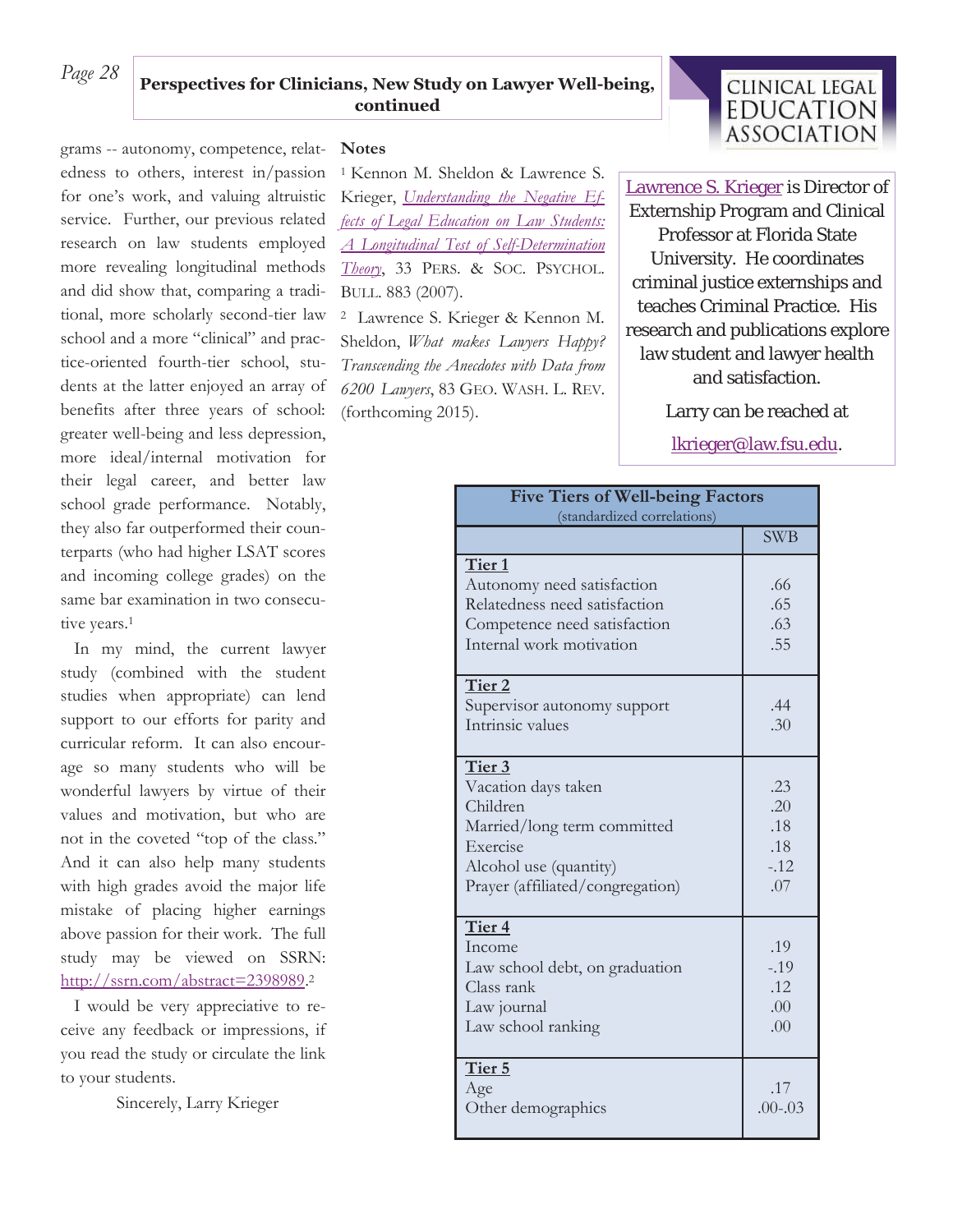# *Page 29* **Top Ten Reasons Why Regional Clinical Conferences are Terrific**

#### **By**

#### **Nina W. Tarr**

 With a nod towards the ubiquity of top ten lists that we see on the Web, I provide you my top ten reasons why Regional Clinical Conferences are so terrific. The list has come to mind as I have worked with the wonderful folks at MSU to plan the Midwest Clinic Teachers' Conference that will take place on **September 12, 13, and 14, 2014 in East Lansing, Michigan**. The list has not changed much since I helped plan the first Midwest conference almost 30 years ago.

 The list is in no particular order and probably not inclusive, so I encourage you to share your own thoughts on this topic through whatever medium appeals to you: you might even talk to the person in the office next door. Of course, I hope you will attend a regional conference this year and/or volunteer to host in the future.

- 1. **Flexible**. Since there is no external organizational bureaucracy, the conference organizers can create a program that is timely and responsive to late breaking issues or interesting ideas that pop up.
- 2. **Affordable.** The tradition has been to keep the costs for the conference at a minimum to maximize the number of people who can attend.
- 3. **Manageable.** The good news is that we have become a very large movement, but it means our na-

tional meetings can be difficult to navigate. The regional conferences tend to be a more manageable in size so all participants, old and new, can develop closer connections.

- 4. **Experimental.** Hosting schools have the opportunity to experiment with novel topics and delivery models.
- 5. **Institution building.** The people involved in the planning often come from one school or a limited number of schools in a region. This provides an opportunity to collaborate across clinics to create a meaningful, concrete project.
- 6. **Political.** The regional conferences provide a time and place to process and debate politically sensitive issues.
- 7. **Inclusive.** There are no rules about who can participate in the regional programs, so newer clinicians, adjuncts, and folks from the client community can attend and present at regional conferences.
- 8. **Local.** The schools who host the conferences have an opportunity to showcase their programs and their institutions. The participants find themselves visiting places they may have otherwise missed and learning about initiatives and methods that they may have never been exposed to.
- 9. **Interdisciplinary**. Regional conferences provide a place for peo-

ple from many disciplines to meet to discuss how they can achieve common goals.

**10. Fun.** 



 Nina W. Tarr is Visiting Professor of Law at Michigan State University College of Law. She is on leave from the University of Illinois College of Law to develop and run the Conflict Resolution Clinic at M.S.U. College of Law. While on the faculty at the University of Illinois, she served two terms as the Director of Clinical Education after developing their first clinical education program in 1995.

> Nina can be reached at tarrnina@law.msu.edu.

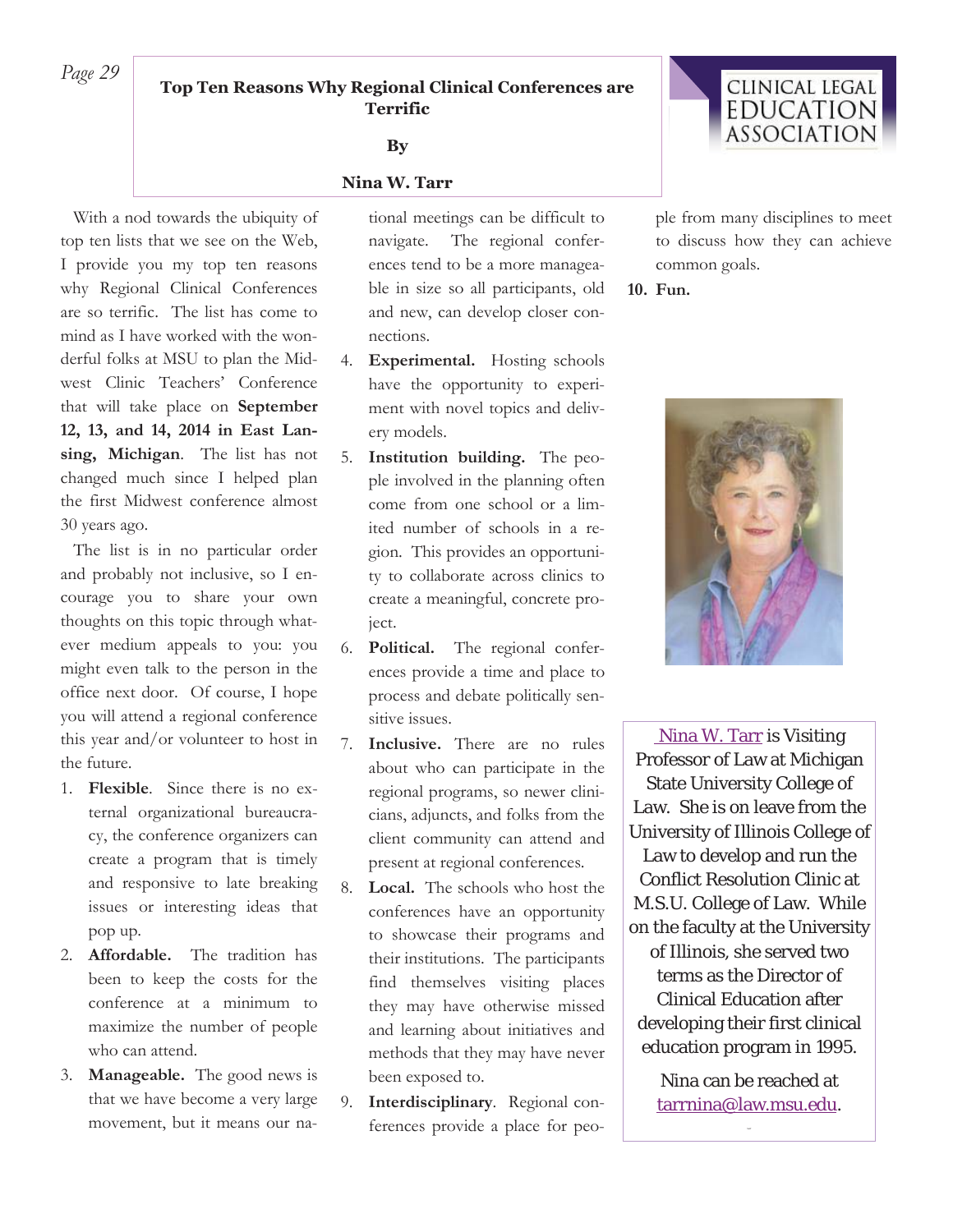**Things I Wish I Knew When I Began Clinical Teaching!** 

# **By Carrie Kaas**

 The CLEA Newsletter Committee is excited to introduce our new, recurring column, *Things I Wish I Knew When I Began Clinical Teaching!* Each newsletter will feature quotes, stories, and probably a few words of warning or wisdom from clinical colleagues around the country. By highlighting different clinician's perspectives, we hope to offer something that will resonate with everyone.

 Funny, heartfelt, serious — all are welcome from clinicians of any experience level. Whether you began teaching thirty years ago or last year, we want to hear from you. To contribute or for any questions, please email Professor D'lorah Hughes at dlhughes@uark.edu.

 Many thanks to our inaugural contributor, Carolyn Kaas (Quinnipiac).

 It was 1989. I was six years out of law school. I knew how important clinical legal education could be, as I had thrived in my own criminal clinical course at U Conn. But here I was, starting in a clinical professorship in a subject area with which I had only minimal experience (family), without any grounding in clinical pedagogy, and no real access to mentoring at my own school. (Is it little wonder why I felt so compelled to work on New Clinical Teachers endeavors for many years?)

 I spent a few years getting good at the craft of being a family lawyer first, and stumbling my way through the teaching part, with decent instincts but no real theory as a guide. But I started reading, and two years in, (yes, you read that right) someone at my school told me there was a clinical section of the AALS and perhaps I might like to go to a conference. (For you young folks, remember: there was no internet, websites, list serves, etc. I was alone and in the dark.)

 I had no idea you all existed. I got to my first conference (Albuquerque, '92) and was both elated and distressed. Yes, all the things about which I had thought "there has to be a better way to do this" -- there was! But the mountain looked mighty steep for making both personal changes in my teaching and programmatic changes. As they say: one step at a time. In this case, I left with a yellow pad full of great ideas, and the wisdom to realize that if I could make just one major change per year, then I would be fine. Here I am, 25 years later, and I really have made about one major breakthrough change per year, holding myself accountable from one AALS clinical conference to the next as my measuring stick. (By now, perhaps I have worked my way though that first list I made in 1992?) One example of the kind of insight I got from discussions at conferences and decided to implement: the use of journals for

my in-house students as well as my small externship section. You see, I did not quite yet realize the true impact of reflection and viewed the journals as a way to see what students were *doing*, rather than what they were *thinking*, and because I knew what my in-house students were doing, why bother with a journal? But I came back from one of those early conferences, determined to try something new by assigning journals to my inhouse students. Lo and behold, there was a very quiet student who just would not talk much – in class, in my office… and I feared there was very little reflection going on. (Ah, the arrogant bias of a verbal extrovert…) Then I read his first journal and was blown off my chair. Was it just that some people processed better in writing than verbally? With bolt-oflightning insight, I realized that in addition to using journal assignments for everyone, I *also* had to shut up, listen more, give more space… and ask questions! Oh. I was finally "getting" what this nondirective stuff was. Perhaps I just had had to get more confident of my own skill as a family lawyer, scared that I would not have all the answers, before I could start letting go more. However, I am convinced I could have gotten there much faster if I had truly understood reflection and the value of questions earlier.

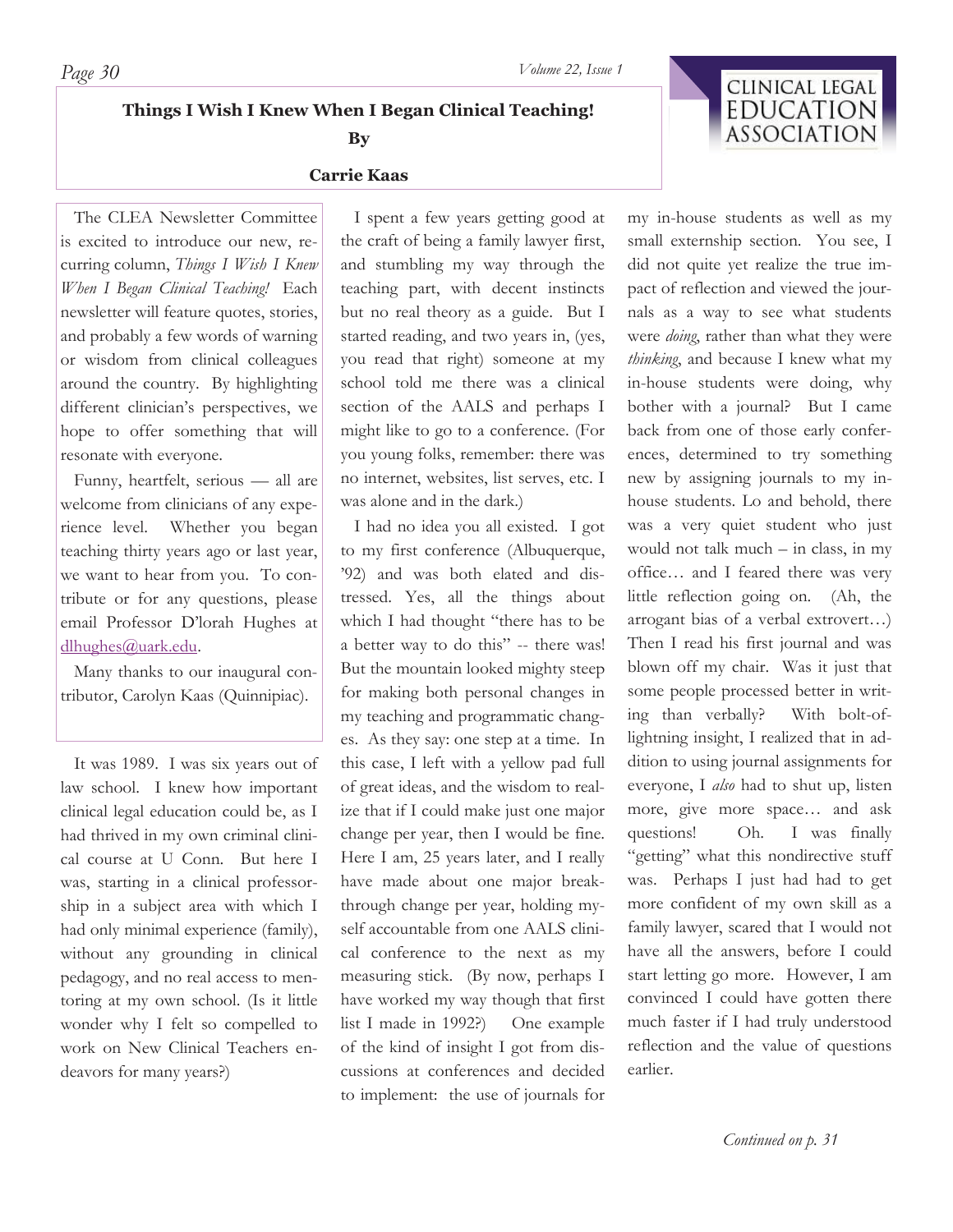

# **Things I Wish I Knew When I Began Clinical Teaching! continued By**

**Carrie Kaas** 

 Questions. Ask more questions. Hmmmm. I confess that I still struggled with how to be effective as a non-directive, inspiring supervisor for many more years to come. I would catch myself slipping into coaxing, persuading, telling, directing. I was busy. I was impatient at times. I was pretty good, but from AALS conference to conference, I was still measuring myself against the incredible talent pool that would gather every April-May, and at times, I discovered with a pang that my method still needed work.

 I think I am finally getting there, and interestingly, the final boost to adopting questions and non-directive feedback came from a source outside of our clinical community. Through my work in the ADR world, I attended a workshop and began to study Sharon Ellison's Powerful Non-Defensive Communication [PNDC] theory, and read her book, "Taking the War Out of Our Words" [www.pndc.com]. This has become another bolt-of-lightning type experience: how we trigger defensiveness in ourselves and others by using the rules of war in our communication. This was the final piece for me that finally "clicked" into

place so it is now "core" for me – no longer some technique that I need to remember. I now strive to ask only open and curious questions, and not to convey a message, or interrogate. For example, if I want to know what a student thinks she should do, I ask "What is it that you are thinking you should do next?" First, I really want to know—it is not some "tool" I have memorized. I also try not to slip and ask a student "Have you considered doing XYZ?"—which of course, is a not-so-covert message that she should do XYZ. Not truly a question – a veiled statement. When I do need to give guidance, I do it through clear statements or predictions about what I believe will occur for each set of choices. But mostly, my biggest change is that I am asking lots and lots more questions, asking them very differently with a better tone, body language, intention, and format, and mostly, asking them only *to find out the answer.* I am careful to test assumptions, and am more fully unleashing my curiosity.

 What I wish I knew? The more curious I am, the better a teacher I am. It is my questions, not my answers, that make all the difference.



Carrie Kaas is Director of Clinical Programs, Quinnipiac University School of Law. She is also Associate Professor of Law and serves as Co-Director of the Center on Dispute Resolution and Director of the Legal Clinic.

Carrie has been a clinical teacher for the past 25 years.

Carrie can be reached at Carolyn.Kaas@quinnipiac.edu.